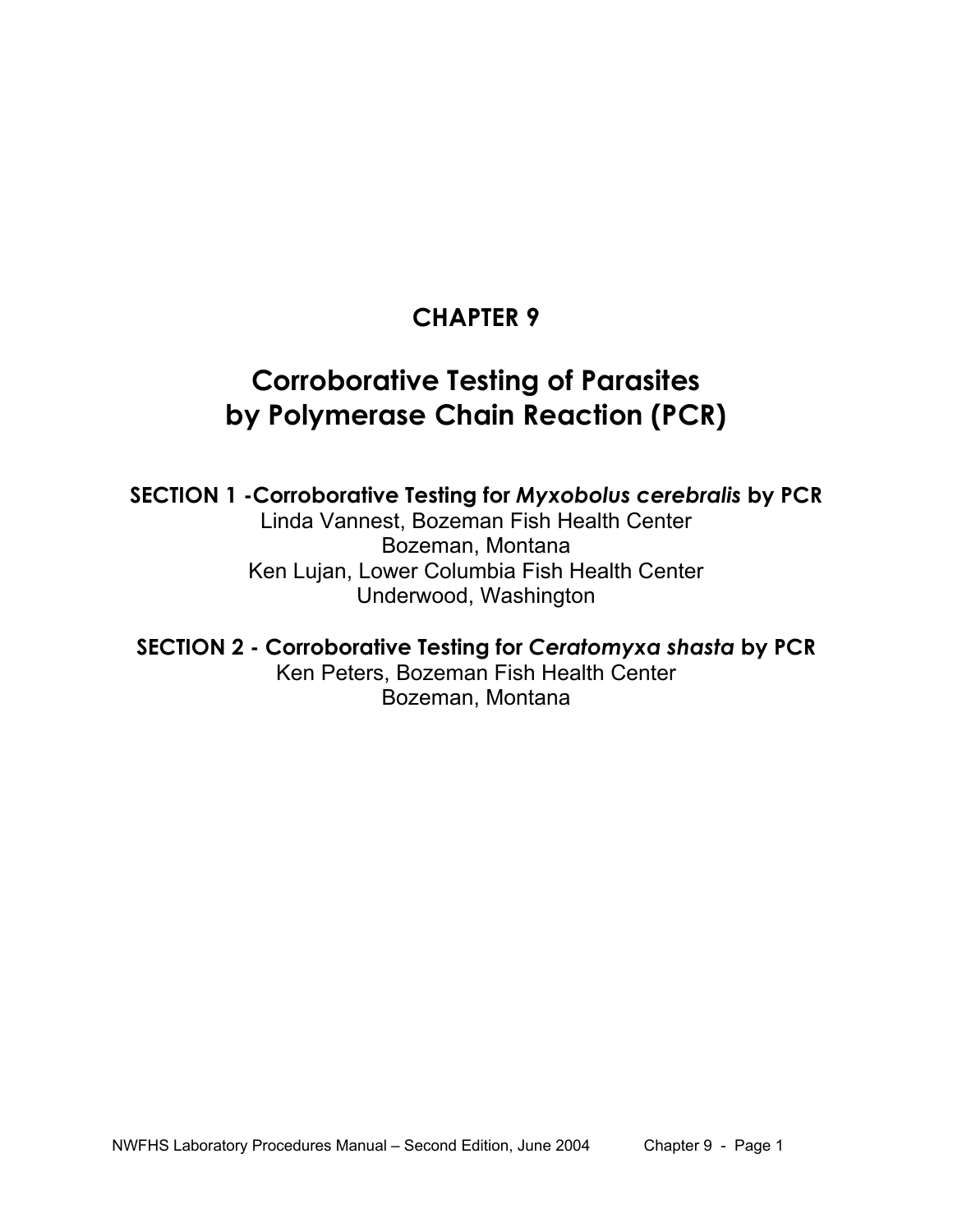# **I. Introduction**

This chapter provides protocols for corroborative testing of *Myxobolus cerebralis* and Ceratomyxa shasta by Polymerase Chain Reaction<sup>1</sup> (PCR). PCR is a relatively new molecular tool to the field of fish health and is utilized in the Survey alongside standard detection methods for these two parasites. PCR will increase our knowledge of the presence of Whirling Disease and Ceratomyxosis in natural populations and allow the Service to fully evaluate the potential of this molecular tool for use in fish health diagnostics. As additional DNA sequences are elucidated for other pathogens, PCR may become an invaluable tool for detecting fish pathogens in both hatchery and wild populations.

<sup>1</sup>The PCR Process is covered by Patents owned by Hoffman-LaRoche, Inc.

# **II. General Guidelines for PCR**

The specificity of oligonucleotide primers and the shear quantity of DNA that is produced during amplification makes PCR an extremely powerful detection method. These same characteristics, however, can lead to problems with sample and/or laboratory contamination with escaped DNA if protocols are not strictly followed. All extracted and amplified DNA must be confined to the sample tubes to ensure laboratory workspace is free of excess target and non-target DNA. The protocols in this chapter are intentionally very detailed to ensure quality control in using PCR. The following guidelines will be followed for all work with PCR:

- Always place fresh bench coat paper over work areas before starting to do DNA extractions, PCR set-up, and dispensing or allocating PCR reagents. (All three of these activities will be done in physically separated areas.) Dispose of the bench paper when your work is complete to ensure that trace amounts of DNA can be disposed of before they get dispersed around the lab.
- Work surfaces should be decontaminated by washing down the work area with 10% chlorine to hydrolyze possible DNA contaminants. Tube racks will be soaked in 10% bleach for 30 minutes.
- All PCR reagents are stored separately from DNA samples.
- Always use aerosol resistant pipette tips when you are working with PCR reagents and amplified DNA samples.
- Use only pipettors dedicated for pipetting PCR reagents (Master Mix "cocktail") and never use these pipettors for DNA or tissue of any kind.
- **Primers and other reagents are to be aliquoted in a clean area separate from the diagnostic** area where the PCR is taking place. DNA samples never enter this room. After the PCR "cocktail" has been prepared in this room it can be taken to the diagnostic room for dispensing the DNA template into the reaction tubes.
- Dispense the DNA samples into the reaction tubes in a laminar flow hood to avoid contaminating the lab (the blower need not be running). When you are done clean the work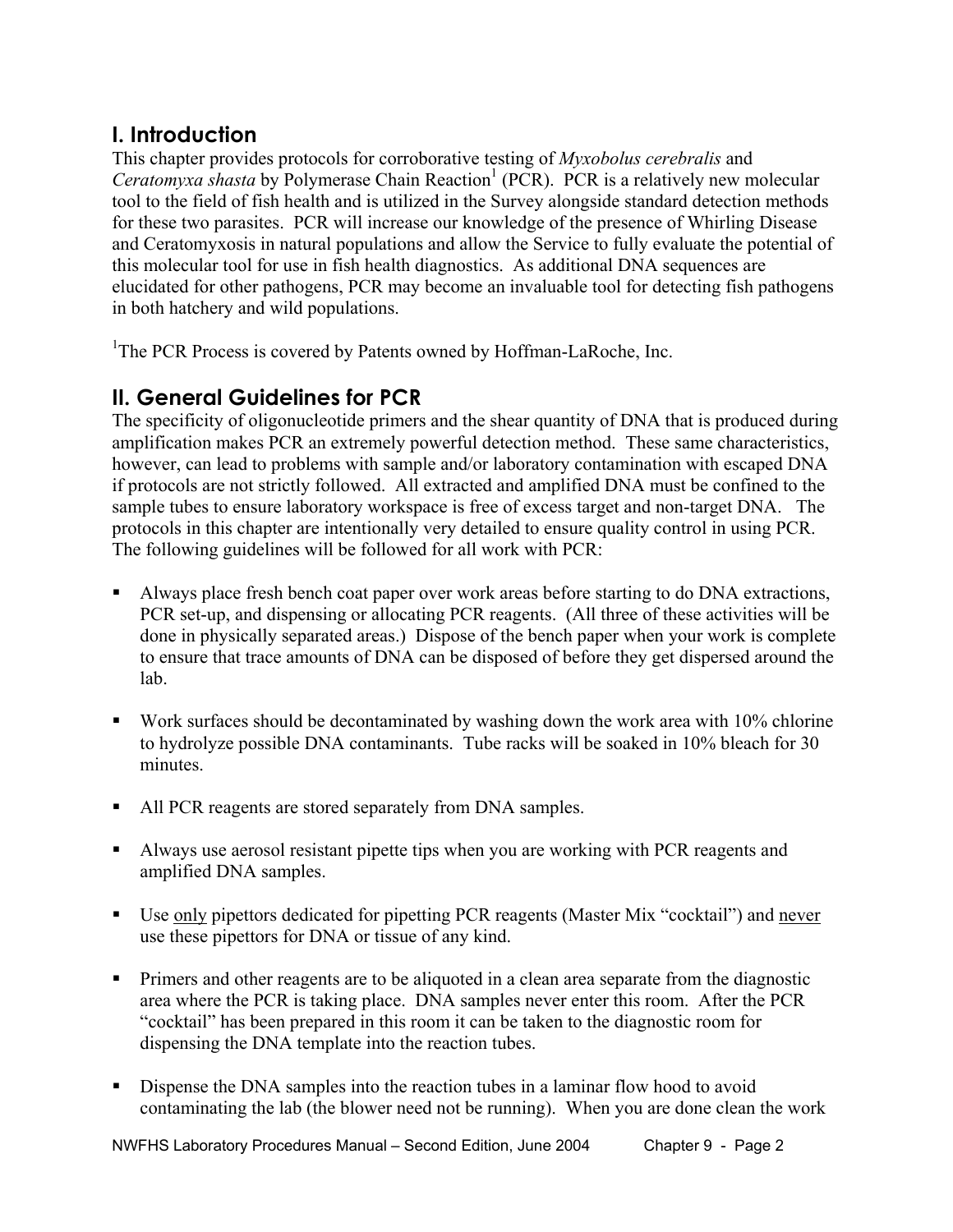area in the hood and turn the germicidal UV lamp on for several hours or overnight. This will "UV crosslink" any contaminants making them unable to be amplified.

- Dispense your positive control sample last to minimize handling this sample before diagnostic samples are handled.
- Change gloves frequently especially after handling DNA samples of any kind. Dispose of gloves and bench liner immediately if you suspect any amplified DNA has been spilled on them.
- Dispose of trash containing amplified DNA or contaminated materials frequently to prevent accidental spills that could contaminate the lab.
- When opening and closing tubes containing DNA samples of any kind avoid touching the inside of the cap and the rim of the tube to prevent contamination of the samples.
- Wear gloves that fit snugly to prevent contamination from baggy fingertips dragging inside the sample tubes or across the inside of the caps when opening and closing them. Especially when transferring material from the round 1 reaction to round II.
- Use a heated lid Thermocycler when possible to prevent vapors generated during the PCR cycling from condensing near the lid of the tube where they are more likely to become airborne when the tube is opened.
- Use a mineral oil overly for your PCR reaction to prevent condensation of vapors near the lid during the cycling or after prolonged refrigeration of the PCR sample.
- Have a separate pipettor to use only for loading amplified DNA samples into the agarose gels. This will be contaminated with very high doses of amplified DNA and should never be used for DNA extraction or PCR "cocktail" preparation. The pipettor should be cleaned with chlorine (followed by  $dH<sub>2</sub>0$  rinse) or a UV lamp on a regular basis.
- Dispose of the agarose gels and running buffer in an appropriate manner keeping in mind they contain amplified target DNA that can get spread about the lab.
- **In general treat any amplified DNA as if it were radioactive!** Don't be careless with it and keep it contained at all times.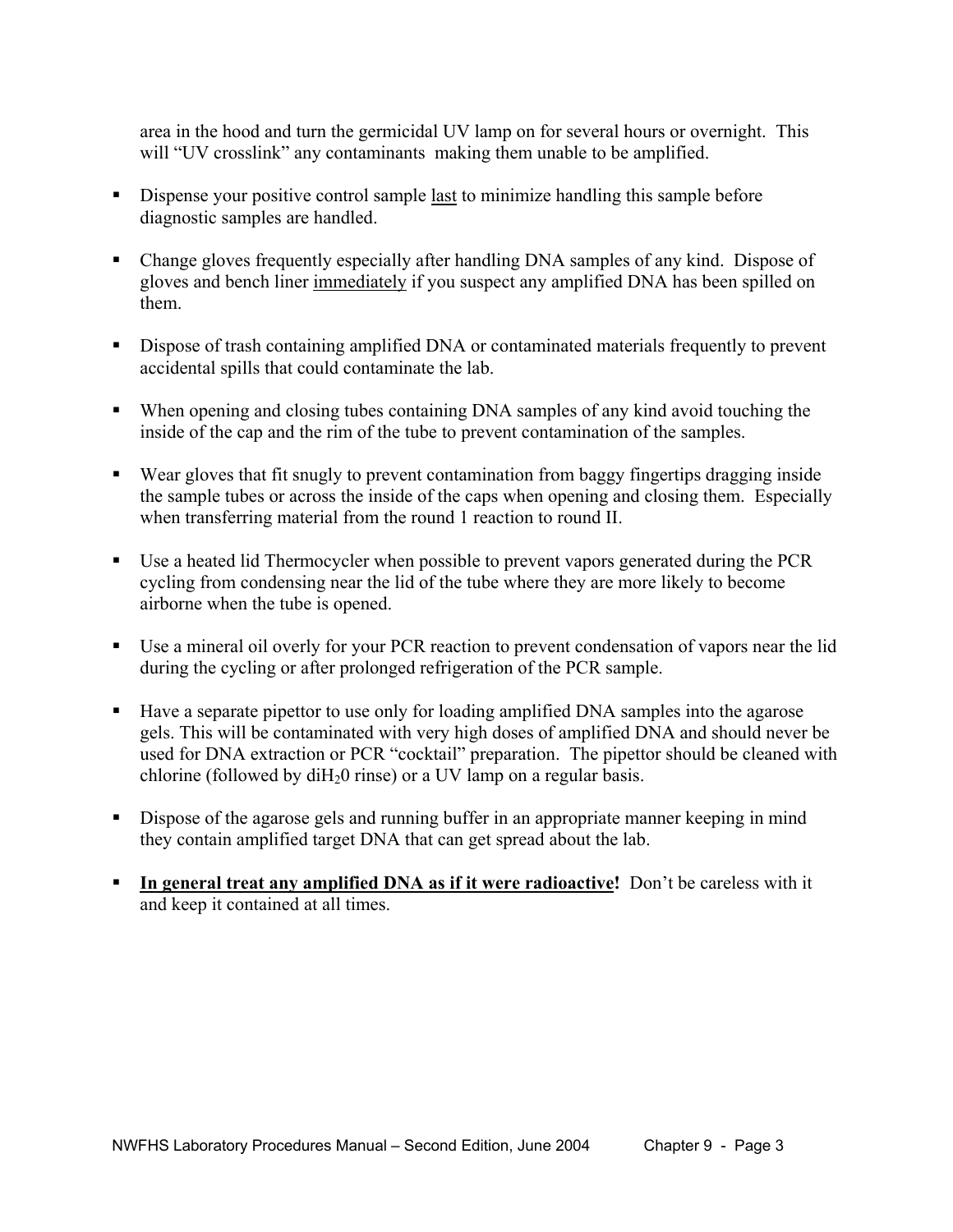# **II. Corroborative Testing for** *Myxobolus cerebralis* **by PCR**

# **A. INTRODUCTION**

This nested PCR protocol for *Myxobolus cerebralis* (Mc) was developed by Dr. Karl Andree and Dr. Ron Hedrick of University of California, Davis. This highly sensitive and specific detection method utilizes two rounds of PCR amplification and specific primer sequences that target the ribosomal DNA of this fish parasite.

For the Wild Fish Survey, the standard method for detecting this pathogen is the Pepsin-Trypsin Digest Method (PTD) described in Chapter 8 (Parasitology).

Mc-PCR is used as the corroborative technique to positively identify *Myxobolus cerebralis* when spores are detected in the initial PTD method. It may not be necessary to use a nested PCR (two rounds of PCR amplification using two primer sets) for corroborative testing when sufficient numbers of spores (a moderate to heavy infection) are found in the initial detection method (personal communication, Dr. Karl Andree). Single round PCR (Baldwin and Myklebust 2002) has been validated for detection of spores in the digested tissue obtained with the Pepsin Trypsin Digest method.

As previously noted in the PTD protocol, formalin should not be used to preserve the digest material if PCR will be used for corroborative testing. Also an additional heat and microwave step is recommended to disrupt spores and release Mc-DNA prior to PCR testing. This section is divided into the following major steps for the Mc-PCR assay:

- **B. SAMPLE PROCESSING**
- **C. DNA EXTRACTION FROM ARCHIVED CRANIAL TISSUE**
- **D. DNA EXTRACTION METHOD FOR PTD SPORE PREPARATIONS**
- **E. PREPARATION OF MASTER MIX (MM)** ("Cocktail" for PCR amplification)
- **F. AMPLIFICATION ROUND 1** (R1)
- **G. NESTED PCR AMPLIFICATION OF ROUND 2** (R2)
- **H. GEL ELECTROPHORESIS**
- **I. INTERPRETATION OF GEL AND PHOTO DOCUMENTATION**
- **J. REPORTING RESULTS**
- **K. BIBLIOGRAPHY**

**Appendix A - Equipment, Supplies and Reagents**

 **Appendix B - Mc-PCR DATA SHEET** 

# **B. SAMPLE PROCESSING**

Tissue dissection can be performed on the bench top in a designated area of the laboratory, or in a bench top hood with a UV lamp for disinfection. Proper disinfection of work surface and tools is necessary to prevent laboratory contamination with specific DNA. Use 10% chlorine solution, a commercial DNA detergent, or 60-minute disinfection with UV light to decontaminate all work surfaces and supplies. All supplies, instruments and sample tubes should be sterile prior to use. All excess tissue should be autoclaved prior to disposal.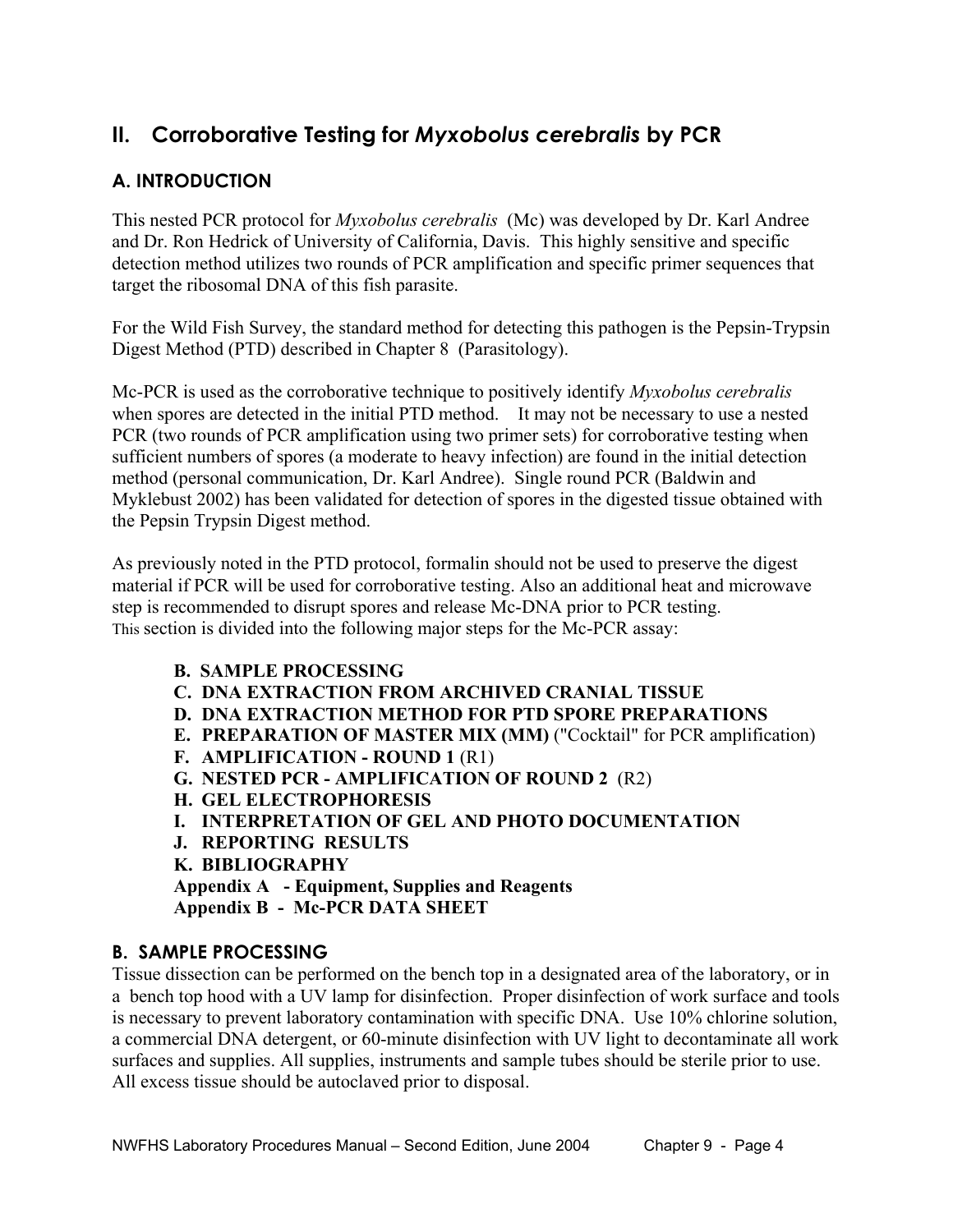If the archive tissue was correctly labeled with fish ID per 5-pool sample (as described in the PTD protocol), only the single sample that corresponds with the digest sample has to be tested by Mc-PCR to confirm the identification of *Myxobolus cerebralis* spores*.* If samples were not labeled and tracked with corresponding digest samples, then entire archive sample set for that case history will have to be tested to confirm the presence and identification of *M. cerebralis*.

- 1. Archived Heads Dissection Methods (Necropsy or Miltex 6mm Biopsy Punch)
	- a. Sample Size 6mm biopsy punches work well with fish smaller than 6 inches.
- b. For larger fish, use a scalpel to excise the tissue aiming for tissue size of  $\sim$  5-6mm<sup>2</sup>.
	- 2. Wear clean gloves and use individual sterilized instruments for each fish tissue
	- 3. Target Tissue Dissect the cartilage and bone tissue from the caudal ventral portion of the skull; posterior to the optic lobe and include the majority of the auditory capsule.
	- 4. Keep the tissue cold during collection to prevent degradation of DNA. (Store fish tissue frozen if DNA extraction will be done at a later time. Avoid repeated freeze thaw cycles to prevent shearing of DNA).



- Medulla oblongata
- t. Cerebellum u. Optic Lobe
- v. Cerebral hemisphere

 **Figure 1 – Target tissue site detection of** *Myxobolus cerebralis* **by PCR**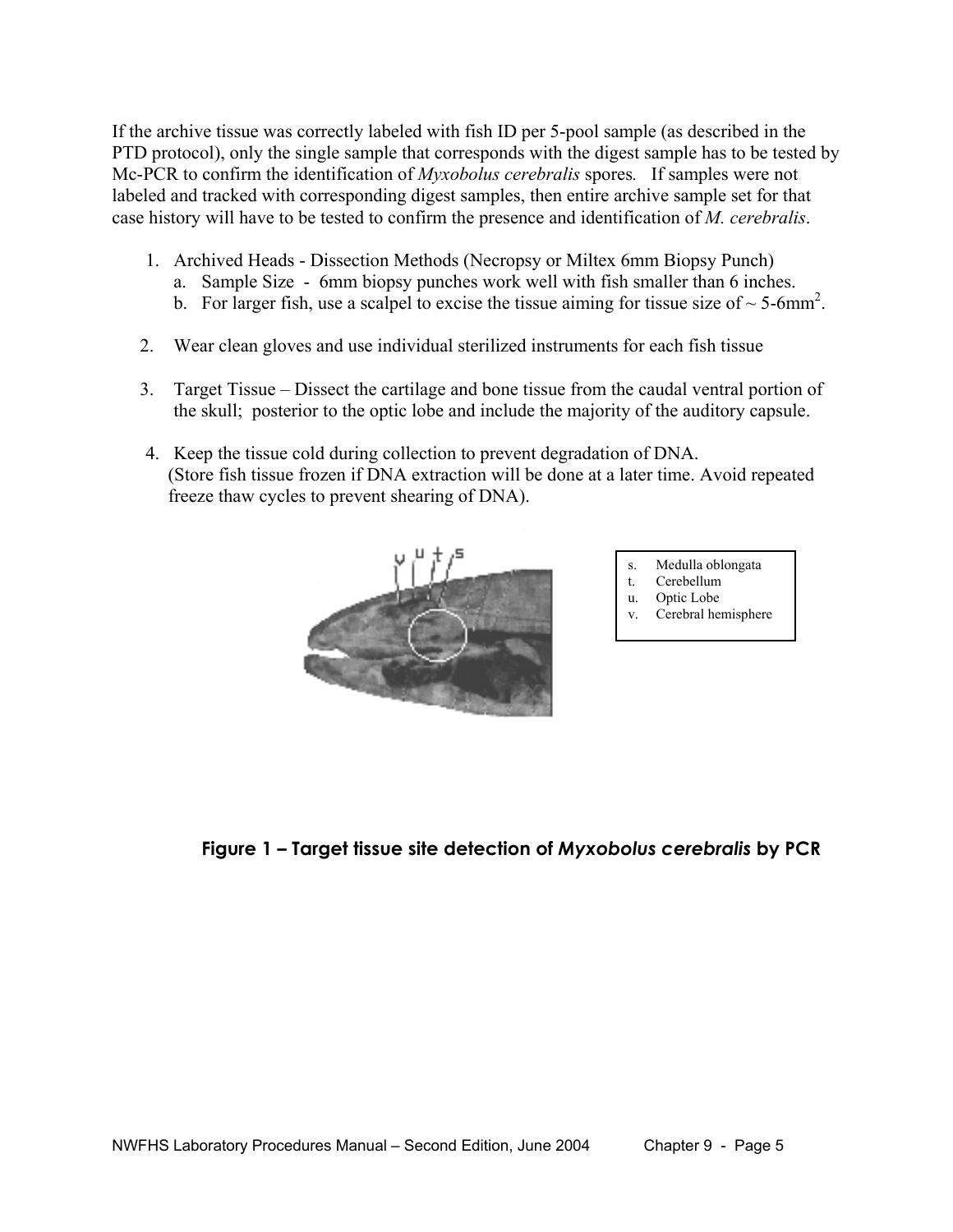# **C. DNA EXTRACTION FOR ARCHIVED CRANIAL TISSUE (QIAGEN DNeasy Extraction Kit using the Rodent-tail Protocol)**

- 1. Follow the DNA Extraction method in the QIAGEN DNeasy Kit Handbook using the Rodent Tail Protocol . Follow all manufacturer's instruction for initial preparation of kit solutions.
- 2. Quantifying extracted DNA for use in PCR:

Quantification of DNA by spectrophotometry requires that the preparation of DNA be pure, as evidenced by a 260/280 reading of 1.8 or higher by UV spectrophotometry. If the DNA preparations are not pure enough, then the relationship upon which spectrophotometric quantification of DNA is based (1  $A_{260} = 50$ ug/mL) is not valid.

Furthermore, the quantities of DNA template recommended in this protocol are based on DNA preparations with a 260/280 ratio of at least 1.8. If DNA extracted from tissue or spore samples do not meet this criteria, additional steps will be required to further purify the preparations, or to utilize alternate purification methods.

All samples should be "spected" prior to testing by PCR to minimize the risk of false negative reactions due to poor quality, or inadequate DNA. **See Appendix C for measuring extracted DNA using a UV Spectrophotometer.** Follow the manufacturer's instructions for setting the correct measuring parameters for the UV spectrophotometer being used. The recommended quantity of DNA for Mc-PCR is approximately 300ng per reaction, with a 260/280 ratio of 1.8 or higher (Andree, 1998).

 Using a spectrophotometer to quantify the DNA ensures that the quality and quantity of DNA is sufficient for PCR testing, an important step in quality assurance for the extraction and amplification process.

# **D. DNA EXTRACTION METHOD FOR PTD SPORE PREPARATIONS**

- 1. Pellet the spores collected from PTD by centrifugation in a microtube at 14000 rpm for 2 minutes.
- 2. Aspirate the supernatant and dry the pellet for 30 minutes at 50°C.
- 3. After drying, microwave the spores in the same microfuge tube for 1 minute (standard microwave set on high power).
- 4. Add 180µL of the ATL (Lysis Buffer) from the QIAGEN Kit and follow the Mouse-tail protocol through completion.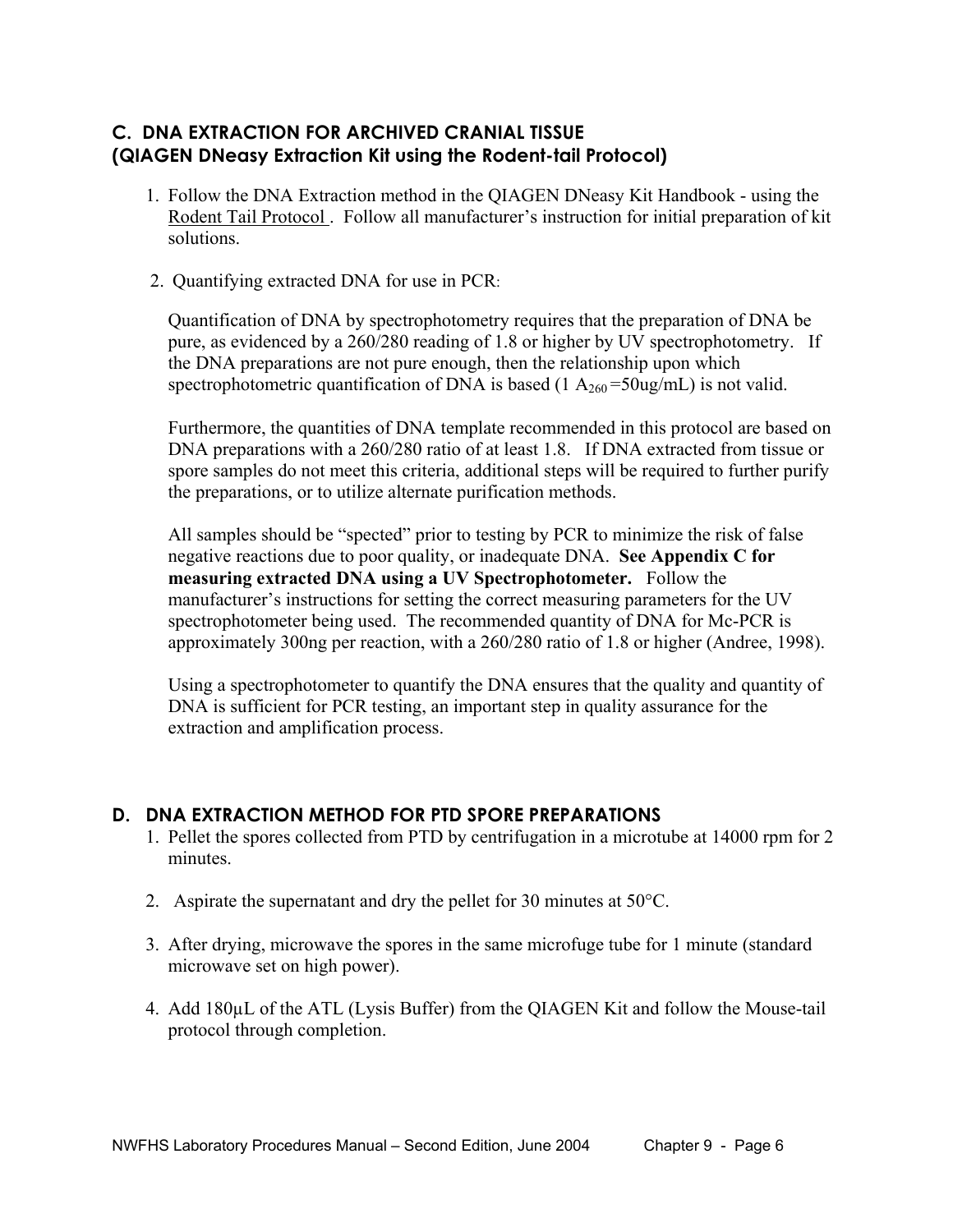# **E. PREPARATION OF MASTER MIX (MM) "Cocktail" for PCR amplification :**

Preparation of the PCR cocktail, or Master Mix (MM), is done in a designated clean area of the laboratory, preferably in a UV hood. NO TISSUE SAMPLES, EXTRACTED DNA, OR AMPLIFIED PRODUCTS ARE BROUGHT INTO THIS AREA. Dedicated pipettors, racks, tubes, and all supplies should be located in this area to prevent cross-contamination from other areas of the laboratory.

- 1. Preparing the MM "Cocktail" always WEAR CLEAN GLOVES when handling MM reagents.
	- a. Thaw the frozen MM REAGENTS Taq (in glycerol) should be kept on ice, thaw the other reagents. Keep the MM tubes (R1  $\&$  R2) on ice during preparation.
	- b. Determine amount of MM to prepare as follows:
		- i. Number of samples to run.
		- ii. Enough additional cocktail for 2 reactions (for pipetting loss).
		- iii. Prepare cocktail for all positive and negative controls.
		- iv. **The TOTAL NUMBER of REACTIONS WILL BE PREPARED TWICE** one set for each of the R1 and R2 tubes (Specific primers for each round of amplification will be added to the corresponding tube last - all other components and volumes are the same for each round of MM).

**EXAMPLE:** You have 6 samples and 2 controls (1 positive and 1 negative control ). You'll prepare one extra reaction to cover any lost volume during pipetting.

You prepare the volumes indicated for 10 reactions by rounding up to the nearest value that allows easy calculations. You'll prepare MM for 10 reactions, but you will REPEAT all dispensing steps (except primers) into the second tube designated as R2 MM. (You simply prepare 20 reactions by repeating each dispensing step, except primers, into the second R2 tube).

- c. Set up a clean rack with TWO, 1.5mL microcentrifuge tubes labeled R1 and R2 MM (Prepare MM for both R1 and R2 amplification steps, however store the tubes for R2 in the freezer for later use). Keep MM solution on ice during preparation.
- d. Place labeled, sterile PCR sample tubes in the rack including tubes for the controls - use clear tubes for R1 samples and color-coded tubes for R2 (or label each tube with both the ROUND NUMBER as well as the Sample ID).
- e. Using dedicated pipettes (labeled MM ONLY) carefully dispense all reagents in order into the R1 & R2 tube, EXCEPT THE PRIMERS and the TAQ.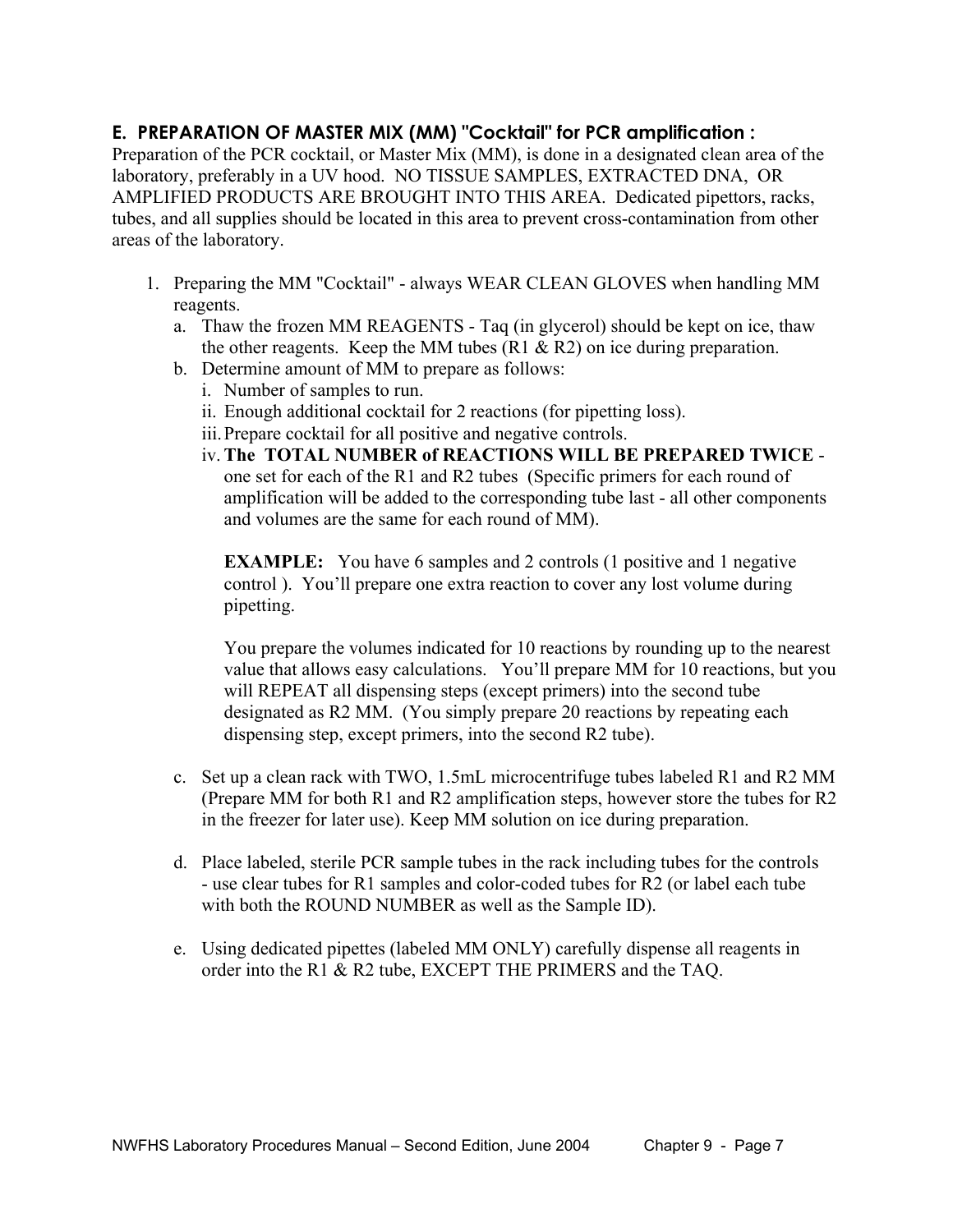| <b>STOCK</b><br>Concentration | <b>FINAL</b><br>Concentration | 1 rxn | 10 rxn | $25$ rxn | <b>50 rxn</b> |
|-------------------------------|-------------------------------|-------|--------|----------|---------------|
| DNase-free Water              |                               | 30.6  | 306    | 765      | 1530          |
| Taq Buffer 10X                | 1X                            | 5     | 50     | 125      | 250           |
| $MgCl2$ *                     | 25mM                          | 5     | 50     | 125      | 250           |
| dNTPs 10mM                    | $400 \mu M$                   | 2     | 20     | 50       | 100           |

#### **Table 1 - Master Mix Formulation and Primer Sequences**

**\*Recommend using Taq Buffer without MgCl2 and adding this as a separate component to achieve the final concentration of 2.5mM per reaction.** 

#### **ADD TAQ LAST – AFTER SPECIFIC PRIMERS**

| Taq Polymerase | 2U/rxn | 04 |  | 20 |
|----------------|--------|----|--|----|
| $5U/\mu L$     |        |    |  |    |

#### **ROUND 1 Primer Sequences:**

#### **Tr3-16 5' - GAATCGCCGAAACAATCATCGAGCTA - 3'**

#### **Tr5-16 5' - GCATTGGTTTACGCTGATGTAGCGA - 3'**

**ROUND 1 PRIMERS are added to the R1 TUBE ONLY**. Add in numeric order to prevent errors (i.e., Tr3-16, then Tr5-16).

 $\mathcal{L}_\text{max} = \mathcal{L}_\text{max} = \mathcal{L}_\text{max} = \mathcal{L}_\text{max} = \mathcal{L}_\text{max} = \mathcal{L}_\text{max} = \mathcal{L}_\text{max} = \mathcal{L}_\text{max} = \mathcal{L}_\text{max} = \mathcal{L}_\text{max} = \mathcal{L}_\text{max} = \mathcal{L}_\text{max} = \mathcal{L}_\text{max} = \mathcal{L}_\text{max} = \mathcal{L}_\text{max} = \mathcal{L}_\text{max} = \mathcal{L}_\text{max} = \mathcal{L}_\text{max} = \mathcal{$ 

| Primer #1 $(Tr3-16)$<br>$20$ pmole/ $\mu$ L | 40 pmole/rxn | 20 | эU | 100 |
|---------------------------------------------|--------------|----|----|-----|
| Primer #2 $(Tr5-16)$<br>$20$ pmole/ $\mu$ L | 40 pmole/rxn | 20 | 50 | 100 |
|                                             |              |    |    |     |

#### **ROUND 2 Primer Sequences:**

#### **Tr3-17 5' - GGCACACTACTCCAACACTGAATTTG - 3'**

#### **Tr5-17 5' - GCCCTAT TAACTAGTTGGTAGTATAGAAGC - 3'**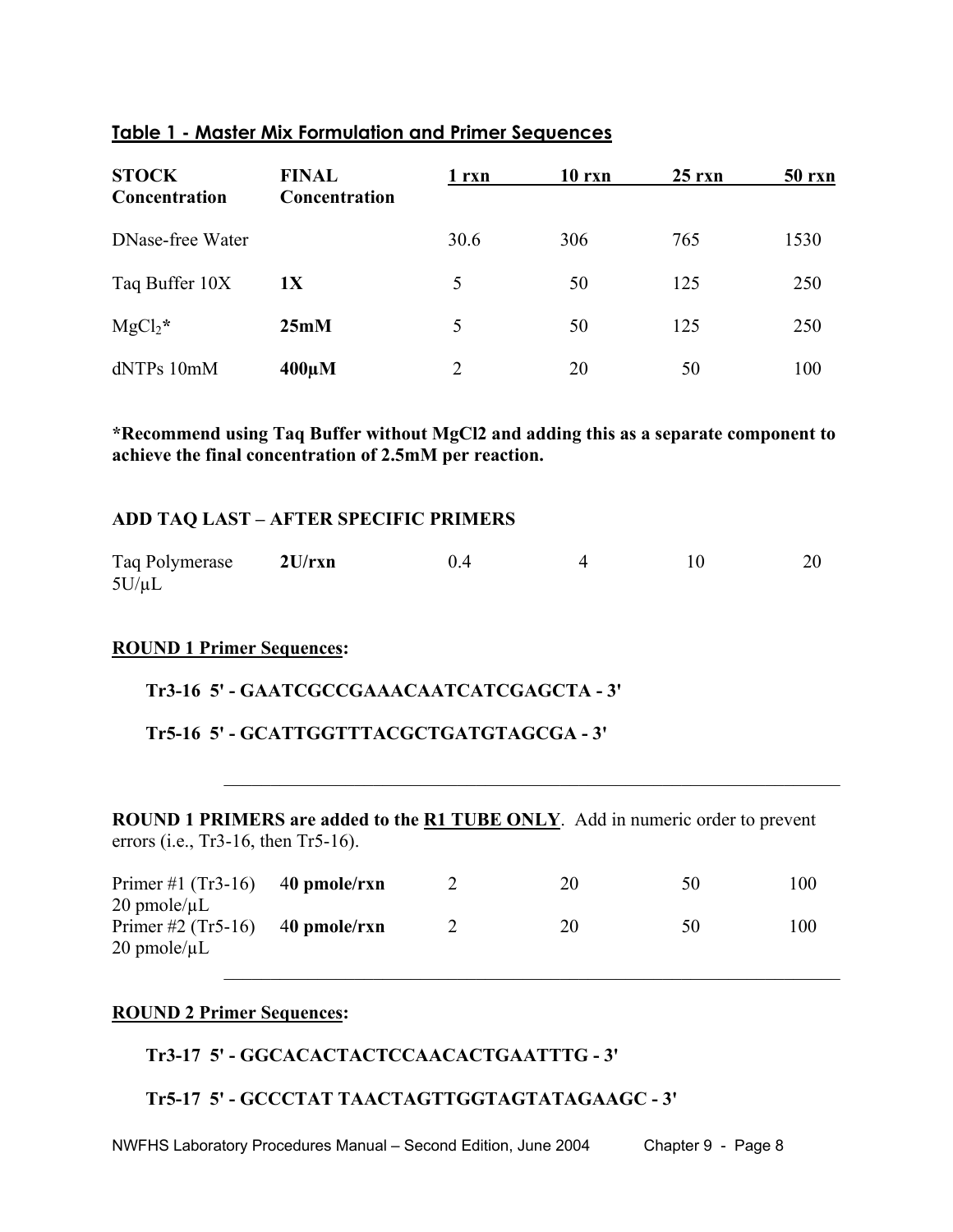**ROUND 2 PRIMERS are added to the R2 TUBE ONLY**. Add in numeric order to prevent errors (i.e., Tr3-17, then Tr5-17).

 $\mathcal{L}_\text{max} = \mathcal{L}_\text{max} = \mathcal{L}_\text{max} = \mathcal{L}_\text{max} = \mathcal{L}_\text{max} = \mathcal{L}_\text{max} = \mathcal{L}_\text{max} = \mathcal{L}_\text{max} = \mathcal{L}_\text{max} = \mathcal{L}_\text{max} = \mathcal{L}_\text{max} = \mathcal{L}_\text{max} = \mathcal{L}_\text{max} = \mathcal{L}_\text{max} = \mathcal{L}_\text{max} = \mathcal{L}_\text{max} = \mathcal{L}_\text{max} = \mathcal{L}_\text{max} = \mathcal{$ 

| Primer #1 $(Tr3-17)$ 40 pmole/rxn                        |  | 20 | 50 | 100- |
|----------------------------------------------------------|--|----|----|------|
| $20$ pmole/ $\mu$ L<br>Primer #2 $(Tr5-17)$ 40 pmole/rxn |  | 20 | 50 | 100  |

- f. Carefully add the appropriate primer sets to their corresponding tube, i.e., R1 tube receives primers Tr3-16 and Tr5-16 and R2 tube receives primers Tr3-17 and Tr5-17.
- g. Vortex all tubes gently. ADD THE TAQ LAST.
- h. Dispense  $47\mu L$  of R1-MM to each labeled tube for R1 amplification.
- i. Close the caps, vortex gently by hand.
- j. Repeat this process for the **R2-MM tubes if they will be used the same day\*.**  Freeze the R2 tubes (-20°C) for use following R1 amplification.

#### \***NOTE on ADDING TAQ**:

 It is recommended that the Taq not be added to R2 MM tubes unless they will be used within 3-4 hours, i.e. immediately following completion of R1.

If R2 will not be completed until the next day, do not add Taq to R2 MM tubes. In this case, it is recommended that the Taq be added to the R2 MM just prior to aliquoting into PCR tubes and as soon as possible prior to beginning R2 amplification.

 k. Take the R1 tubes to the appropriate workspace designated for TEMPLATE DNA (extracted DNA from test samples).

# **F. AMPLIFICATION - ROUND 1 (R1):**

All transfers of DNA material, both extracted DNA from tissues, and amplified products following amplification should only be done in an UV HOOD to prevent cross-contamination of samples and laboratory space. Again, dedicated pipettors should be used for this purpose only and labeled clearly for their specific use. Always disinfect the hood area with UV (30-60 minutes) between transfers and overnight at the end of the day.

 1. ADDING DNA TEMPLATE (extracted DNA from samples) - WEAR CLEAN GLOVES.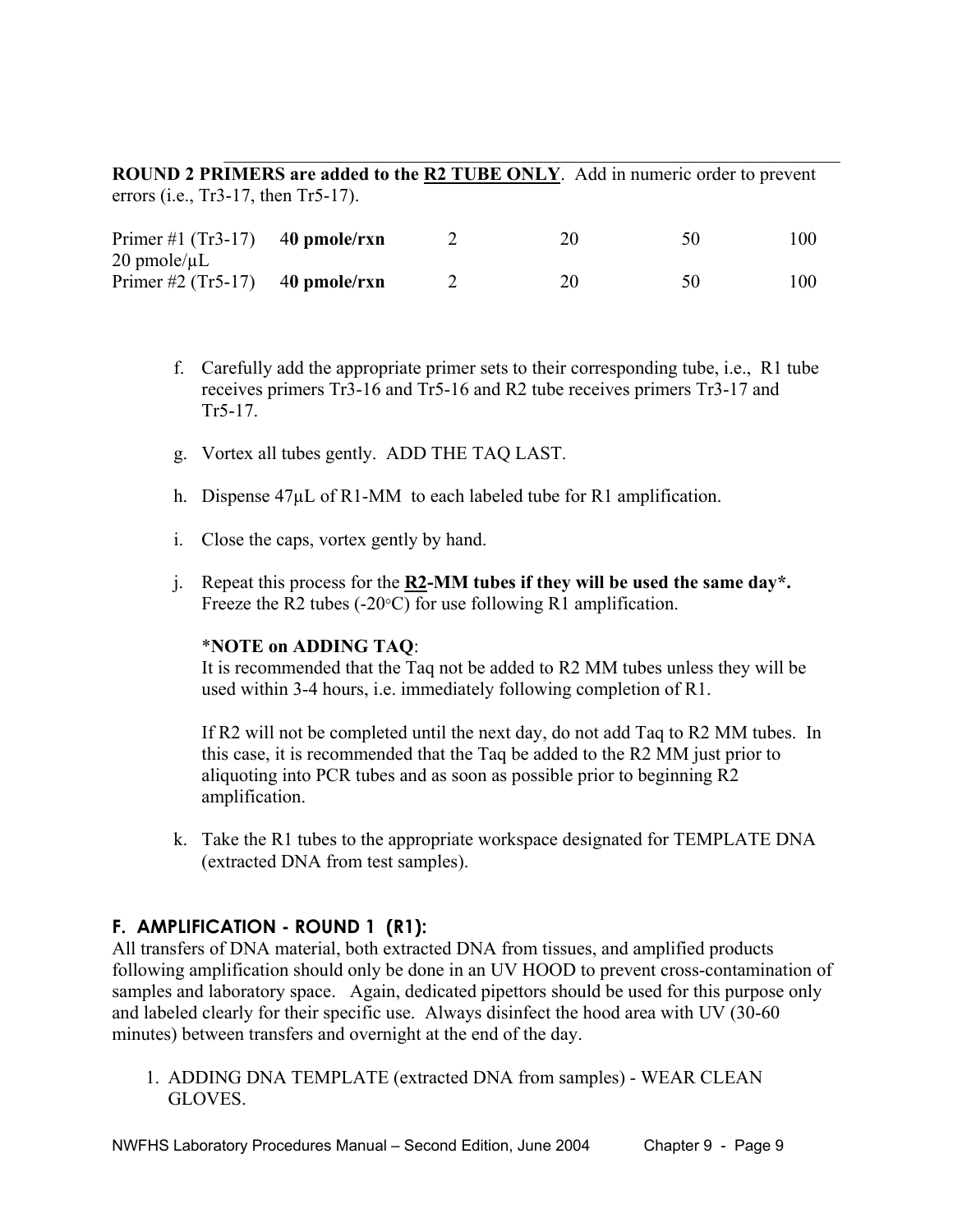- a. Without touching the rim or upper edges of the tubes, carefully add 3µL of DNA Template (150-300ng/rxn) to each corresponding sample tube containing the MM.
- b. Add 1-2 drops of sterile mineral oil (molecular grade only ) to each tube. Use caution in controlling how mineral oil is applied to prevent cross-contamination of samples (drop from above the tube, avoid aerosols, close caps carefully).
- 2. ADDING THE NEGATIVE CONTROL: Sterile, DNase-free water is used as the negative control by using the same volume as the DNA template in each amplification round (3µL for R1 and 1µL for R2).
- 3. ADDING THE POSITIVE CONTROL:

The positive control is plasmid DNA p18Tr29, or another known positive tissue for Mc. The plasmid contains a 1934 bp insert of 18s rDNA from *M.cerebralis*. The stock concentration of this positive control is  $15$ ng/ $\mu$ L and is approximately equal to  $2.9x10^9$ plasmid molecules/ $\mu$ L. You can dilute a control of this concentrate at least ten-fold and still get a good strong signal.

For dilution of the positive control plasmid, use Tris-EDTA (TE) Buffer (10mM Tris, 1mM EDTA final concentration). You can prepare a stock 10X TE Buffer for more accurate measure of the small weights used in this formula, then perform an additional 1:10 dilution with DNase-free water for the working concentration. Alternatively, DNase-free water can be used as a positive control diluent, but the control will be less stable for long-term storage (approximately 2-3 months). The Positive Control, diluted in TE Buffer, can be stored in the refrigerator (4°C) for 1 year.

**USE EXTREME CARE IN HANDLING THE POSITIVE CONTROL**, especially when transferring amplified product from R1 to R2 tubes. Risk of laboratory and sample contamination is highest with this reagent.

- a. Carefully add 1 µL of positive control plasmid DNA to the appropriate MM tube labeled for positive control (1  $\mu$ L is adequate volume for both R1 reaction tube).
- b. Add 1 drop of sterile, PCR-grade mineral oil (NOTE: A separate tube of mineral oil can be designated for use with positive controls only).
- c. Close the cap immediately.
- d. Change gloves immediately after handling the positive control tube.
- e. Disinfect the work area with the UV lamp for 30 minutes.
- 4. Amplification using a Thermocycler:
	- a. Most thermocycler units must run  $\sim$  30 minutes prior to use (follow the manufacturer's recommendation for machine warm up).
	- b. Place one drop of standard grade mineral oil in each well of the machine block (if recommended by manufacturer). Oil aids in transfer and uniformity of heat within the sample tube during the processing cycles.
	- c. Add sample tubes to the block.
	- d. If the thermocycler includes a heated lid, place it over the tubes and close the chamber.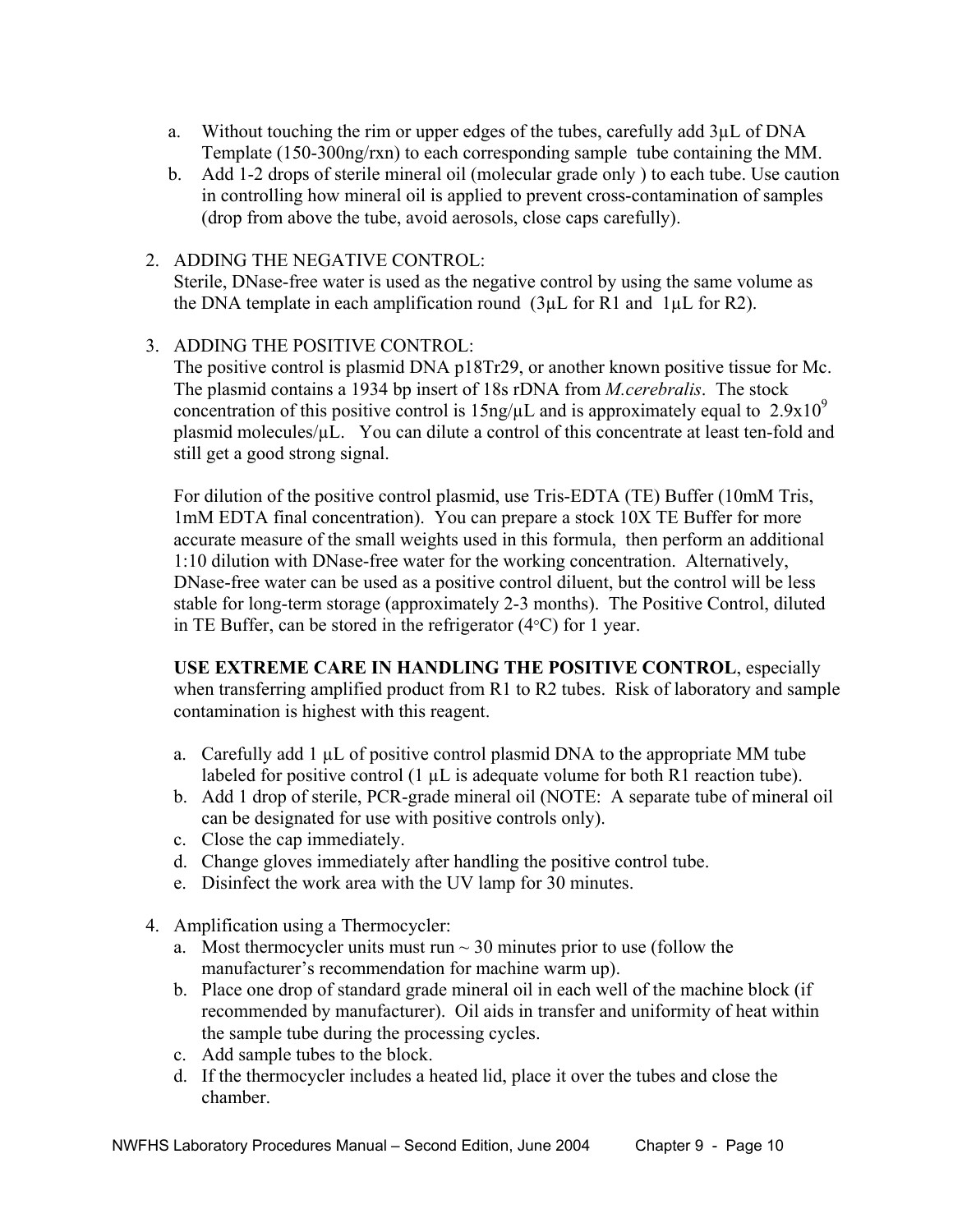e. Select a program for Mc-PCR (pre-programmed) or set the thermocycler program as follows:

| <b>STEP</b>      | TEMPERATURE (°C) | TIME (minutes)                                |                                                            |
|------------------|------------------|-----------------------------------------------|------------------------------------------------------------|
| Preamplication   | 95               | 5                                             |                                                            |
| Denaturing       | 94               |                                               |                                                            |
| Annealing        | 65               | 2.5                                           | <b>35 CYCLES</b>                                           |
| Extension        | 72               | 1.5                                           |                                                            |
| Post-amplication | 72               | 10                                            |                                                            |
| Hold             | 15               |                                               | (hold temp at $15^{\circ}$ C until unit can be turned off. |
|                  |                  | necessary and cause un-due wear on the unit.) | Colder hold temperatures can be used but are not           |

This program takes approximately 3.5 hours to run; it can be initiated in the afternoon and left overnight - the amplification will stop after 35 cycles, the machine will run through the post-amplification step and hold at the designated temperature.

# **G. NESTED PCR - AMPLIFICATION OF ROUND 2 (R2)**

After R1 amplification is complete, DNA is transferred from R1 tubes to R2 tubes for the nested PCR. Again, all transfers are done in the UV hood with dedicated pipettors, followed by complete disinfection of the work surface.

- 1. Transfer R1 PCR products to R2-MM tubes:
	- a. Thaw the R2 MM tubes that were prepared earlier and frozen.
	- b. Wear clean gloves, remove tubes from thermocycler and wipe excess oil from tube bottom with Kim-wipes. Place sample tubes in a rack and place in the UV hood.
	- c. Use a dedicated pipettor for amplified DNA only.
	- d. Carefully place pipette tip under the mineral oil interface and mix the solution by gently pipetting up and down 1-2 times. Withdraw 1µL of the R1 PCR PRODUCT.
	- e. Without touching the rim or upper edges of the R2-MM tubes, transfer each PCR product from R1 to the appropriate sample tubes and negative control tube containing the R2-MM.
	- f. Add 1 drop of mineral oil to each tube without cross-contaminating samples or the mineral oil.
- 2. ADD THE POSITIVE CONTROL R1 PCR product to the R2 MM labeled "Mc+"
	- a. Pipette the positive control product last and immediately CHANGE GLOVES.
	- b. Add 2 drops of mineral oil to the tube, being extremely careful (use the dedicated source of mineral oil for this purpose).
	- c. Turn on UV lamp for 30 minutes to disinfect the hood area.
- 3. The same thermocycler program is used in R2 amplification of the nested primer sequence.
	- a. Place one drop of mineral oil in each well and use heated lid if available.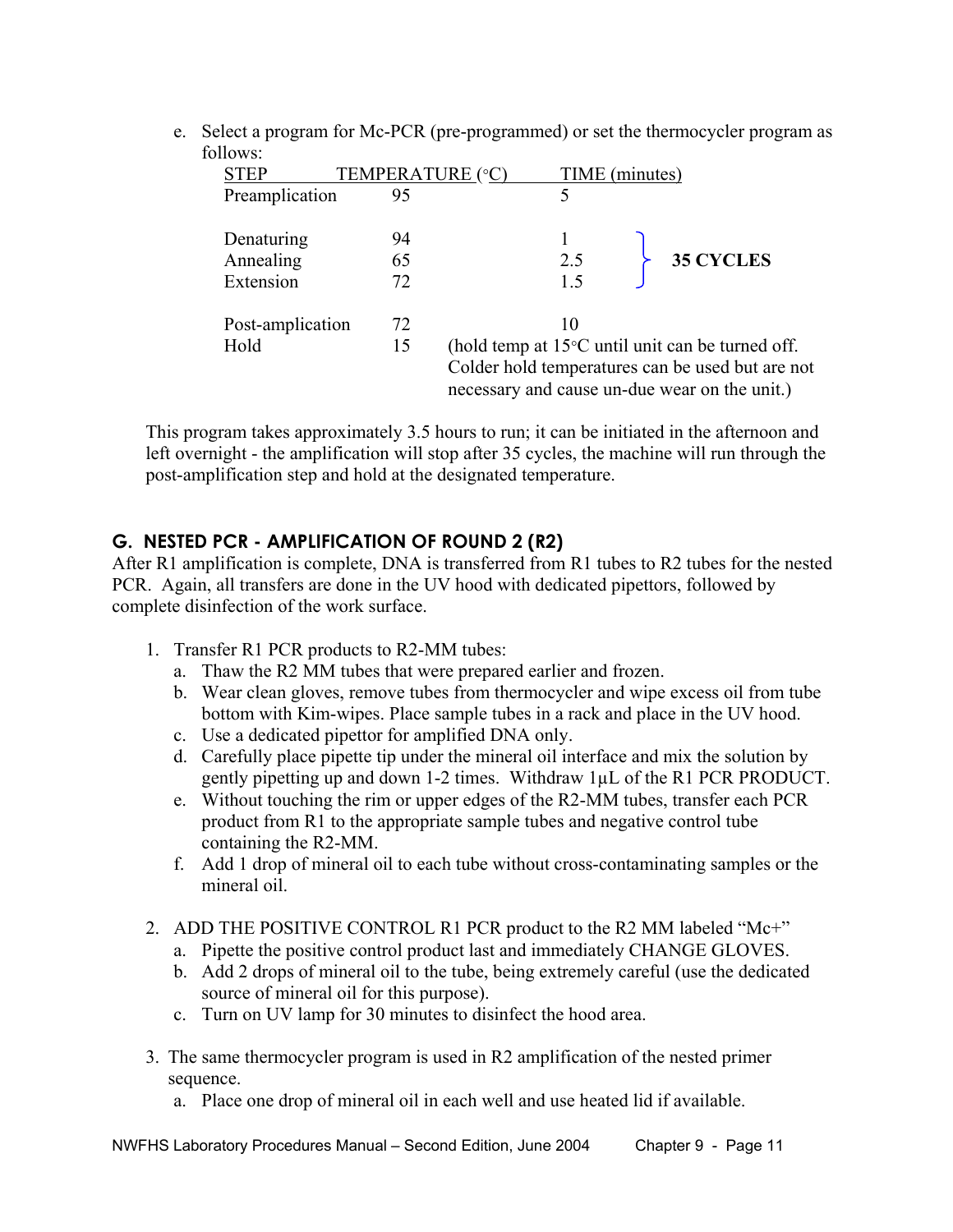- b. Add sample tubes to the block and close the chamber.
- c. Select the program for **Mc PCR.**

Program takes approximately 3.5 hours to run, can be left overnight - machine will stop and hold at the programmed temperature.

# **H. GEL ELECTROPHORESIS**

The Anticipated Product (AP) from R2 of the nested Mc-PCR is 410 base pairs. The R1 AP is 1300 bp, but normally will NOT be present in diagnostic PCR because insufficient copies are produced in R1 amplification. However for corroborative testing of PTD-positive samples with moderate to heavy infection levels with Mc spores, this band should be present. As noted in the introduction, a single amplification PCR, rather than the nested PCR, may be more appropriate for corroborative testing of known-positive samples.

If nested PCR is used, amplified products from both R1 and R2 are run on the gel as this may help with interpretation of positives and troubleshooting if anticipated products are not resolved.

| (modified from Sambrook, Fritsch, and Maniatis) |                            |
|-------------------------------------------------|----------------------------|
| <b>AGAROSE CONCENTRATION</b>                    | Size of DNA fragments (kb) |
| $0.7\%$                                         | $0.8$ to 12                |
| $1.0\%$                                         | $0.5$ to 10                |
| $1.2\%$                                         | $0.4$ to 3                 |
| $1.5\%$                                         | $0.2 \text{ to } 3$        |
| $2.0\%$                                         | $0.01$ to                  |
|                                                 |                            |

#### **TABLE 2 - Size of DNA fragments (kb) optimally resolved**

- 1. **DETERMINE THE GEL SIZE** needed by the number of samples to be run. Select the appropriate gel apparatus. The following instructions and tables are provided as a guide only for the equipment specified in this protocol. Consult the manufacturer of the gel unit to determine the optimum conditions for gel electrophoresis.
	- a. Determine the number of samples for both rounds of PCR products and DNA LADDERS and select the gel unit and comb (Fischer Mini-EC370 unit has combs with 8-12 wells; the larger unit, Midi-EC350 has combs with 22-40 wells).
	- b. Determine the quantity of agarose gel needed by following the recommended gel volumes for each unit. A consistent gel thickness of 1/2 to 2/3 cm is recommended for all Mc-PCR gels.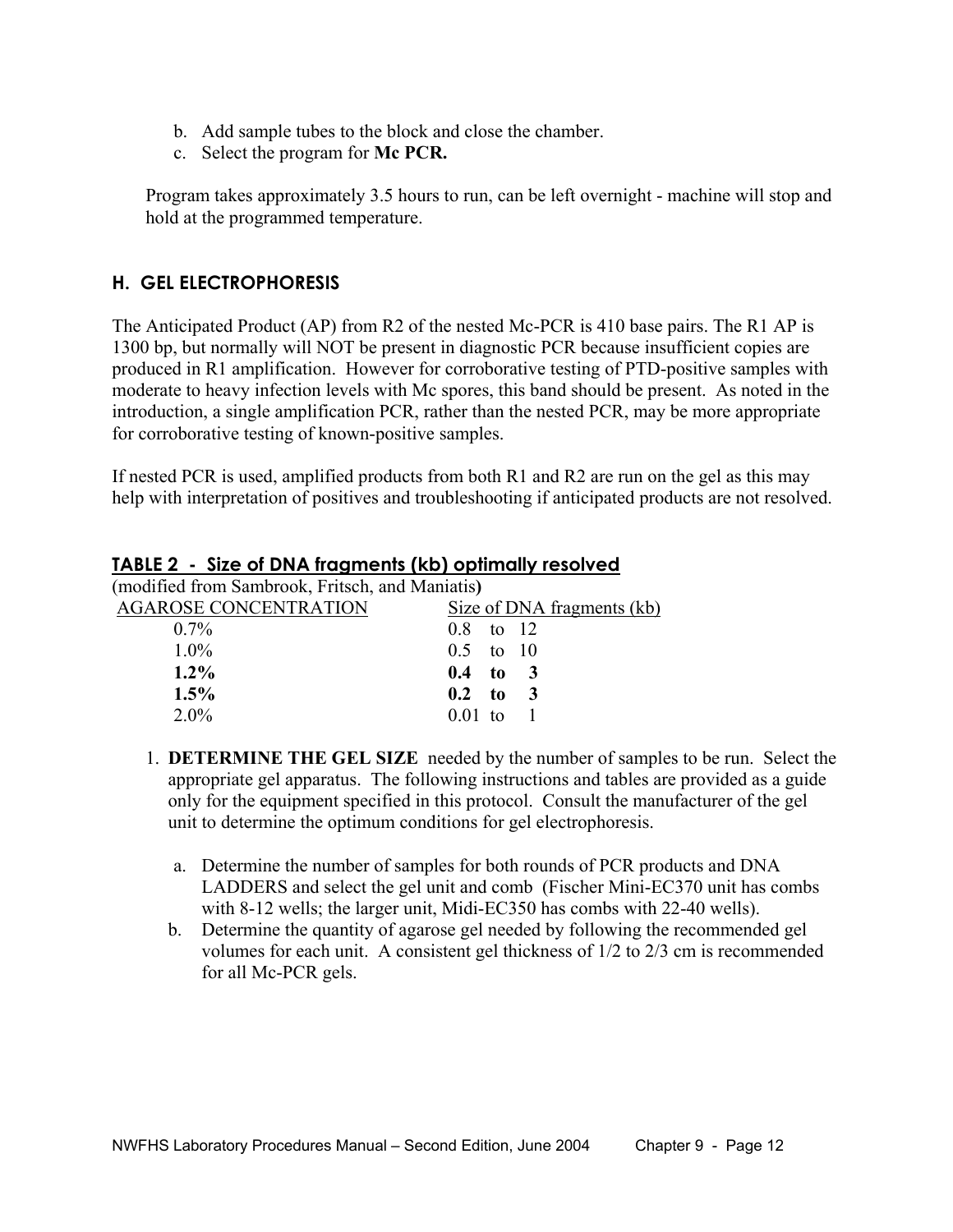**TABLE 3 - AGAROSE VOLUMES needed for gel apparatus (and buffer volumes) Tris Acetate-EDTA (TAE Buffer) is used in this protocol. See Appendix A for more information on buffers.** 

| <b>GEL UNIT</b>  | <b>GEL</b>       | Volume OF 0.5X-TAE Buffer | <b>Agarose</b>   | 0.5X-TAE Buffer |
|------------------|------------------|---------------------------|------------------|-----------------|
|                  | <b>THICKNESS</b> | to mix with Agarose       | <u>(grams)</u>   | in Gel Chamber  |
| MIDI-EC350       | $1.0 \text{ cm}$ | $150$ mL                  | $2.25$ g         | $1200$ mL       |
| (10x20cm)        | .7 cm            | $110$ mL                  | $1.65$ g         | $1050$ mL       |
| 8x4"             | $.5 \text{ cm}$  | $85 \text{ mL}$           | $1.28$ g         | $1000$ mL       |
| Mini-EC370       | $1.0 \text{ cm}$ | $50$ mL                   | .75 <sub>g</sub> | $425$ mL        |
| (6.5x9cm)        | .7 cm            | $35 \text{ mL}$           | .53 <sub>g</sub> | 350 mL          |
| $234 \times 3$ " | $.5 \text{ cm}$  | $25 \text{ mL}$           | .38 <sub>g</sub> | $300$ mL        |

#### 2. **SET UP THE GEL APPARATUS**

- a. Level the gel apparatus using leveling screws (clockwise lowers corner, counter clockwise raises corner)
- b. Place gel tray with rubber dams on each end in chamber.
- c. Place COMB near the cathodal end (NEGATIVE ELECTRODE) of gel chamber. The mnemonic phrase "RUN TO RED" is used to remind the operator of the correct orientation of the gel tray in regard to samples running towards the red (positive) electrode.
- d. Use the COMB SPACER placed under the COMB to set the height of the wells and ensure uniform depth of wells across the entire gel. The .75mm spacer is used (1.5mm

used for very fragile gels with a low agarose content).

 e. Tighten the COMB HOLDER SCREW when the comb is in place and adjusted correctly.

#### 3. **PREPARE A 1.5% AGAROSE GEL:**

- a. Weigh out agarose and add to an erlenmeyer flask (oversized for volume needed).
- b. Add appropriate volume of buffer and swirl to dissolve.
- c. Microwave on HIGH heat watching carefully to prevent boiling over or burning of unmelted agarose (approximately 2 minutes). Stop and swirl contents periodically to distribute heat evenly and dissolve completely. CAUTION: USE A HEAT MIT AND EXTREME CARE AS FLASK AND AGAROSE ARE VERY HOT.
- d. Once agarose boils, gently heat an additional 30-45 seconds to dissolve completely. Agarose should appear completely dissolved and clear when held up to light; no clumps or semi-dissolved agarose should be present.
- e. COOL GEL to approximately 55°C (usually 10-15 minutes at RT). The gel can also be cooled by swirling in cool water, or placing in a water bath at 55°C for several minutes (If the gel sets up prior to pouring, it can be remelted).
- f. Pour gel in gel tray carefully avoiding bubbles.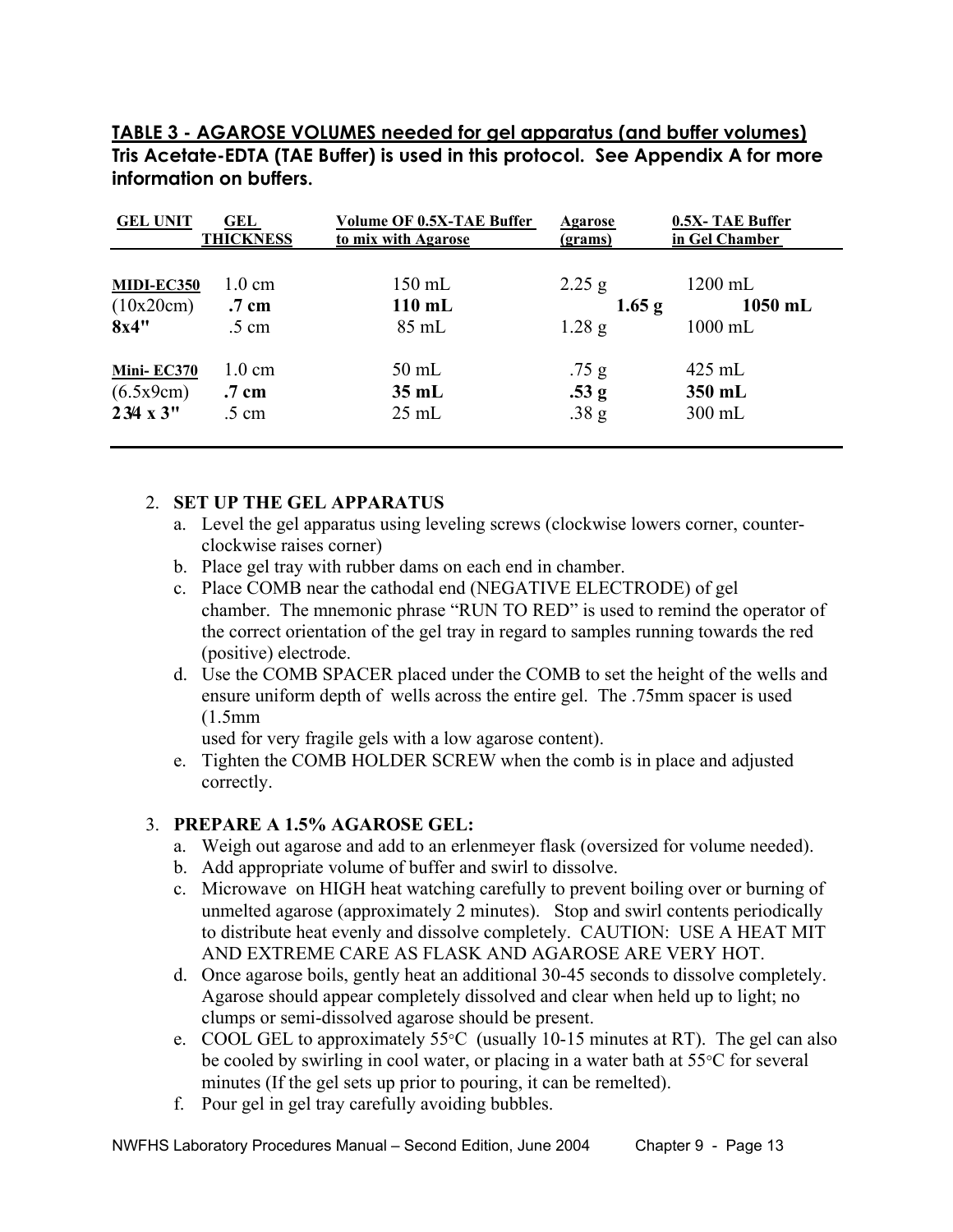g. Let gel cool completely in tray (approximately 30 minutes). Remove the comb by gently pulling it directly up (avoid side to side or uneven motions that will distort the well chambers).

### 4. **TEST THE GEL UNIT**

Test unit prior to committing samples to the gel. Follow manufacturer's directions.

- a. Add appropriate buffer volume to unit chamber. Buffer should cover the gel with  $\sim$ 1-2 mm of buffer over the surface of the gel.
- b. The gel tray should be oriented so that the combs are closest to the black/negative electrode, and running towards the red/positive electrode. The mnemonic phrase "RUN TO RED" is helpful to ensure proper orientation of the gel in the electrophoresis unit.
- b. Carefully slide the interlocking safety cover onto the chamber and make sure that both banana plugs are securely attached.
- c. Connect the attached leads to the Power Supply making sure that the polarity of the leads agrees with the polarity of the output.
- d. Refer to Table 4 to select appropriate voltage, switch the Power Supply "ON" and adjust the output to the desired level.
- e. Check that the system is functioning properly the voltage and current levels should correspond to the expected levels and should not fluctuate. Bubbles should rise from the electrodes in the chamber when current is passing through the unit.
- f. After verifying proper operation, switch the power supply "OFF" and disconnect the leads from the Power Supply. Remove the cover from chamber.

#### **TABLE 4 - MINUTES REQUIRED BY MARKER SIZE (for fragments to move 6.2 cm) (Conditions given for a 1% agarose gel at 0.5cm thickness in 1X TAE buffer)**

|           |                             | 50 <sub>V</sub> | 100V | <b>150V</b> |
|-----------|-----------------------------|-----------------|------|-------------|
|           | <b>Marker/Fragment Size</b> |                 |      |             |
| 100bp     | 102                         | 49              | 30   |             |
| 500 bp    | 121                         | 60              | 36   |             |
| $1000$ bp | 145                         | 72              | 42   |             |

NOTE: The Mc-PCR recommended gel is 1.5%, 0.5cm thick agarose gel, therefore this table is a guideline only. Refer to the section RUNNING THE GEL for recommended voltage and time.

#### 5. LOAD SAMPLES ON GEL:

- a. The Gibco 100bp DNA Ladder has bands at 100-1500 bp, with a brighter band at 600bp. - See Sambrook, Fritsch and Maniatis or other reference for preparing loading buffer.
- b. Prepare the LOADING BUFFER/DYE for the samples: Loading buffer has two purposes; it adds color to samples for placement into wells and monitoring of band electrophoretic movement across the gel. Secondly, it adds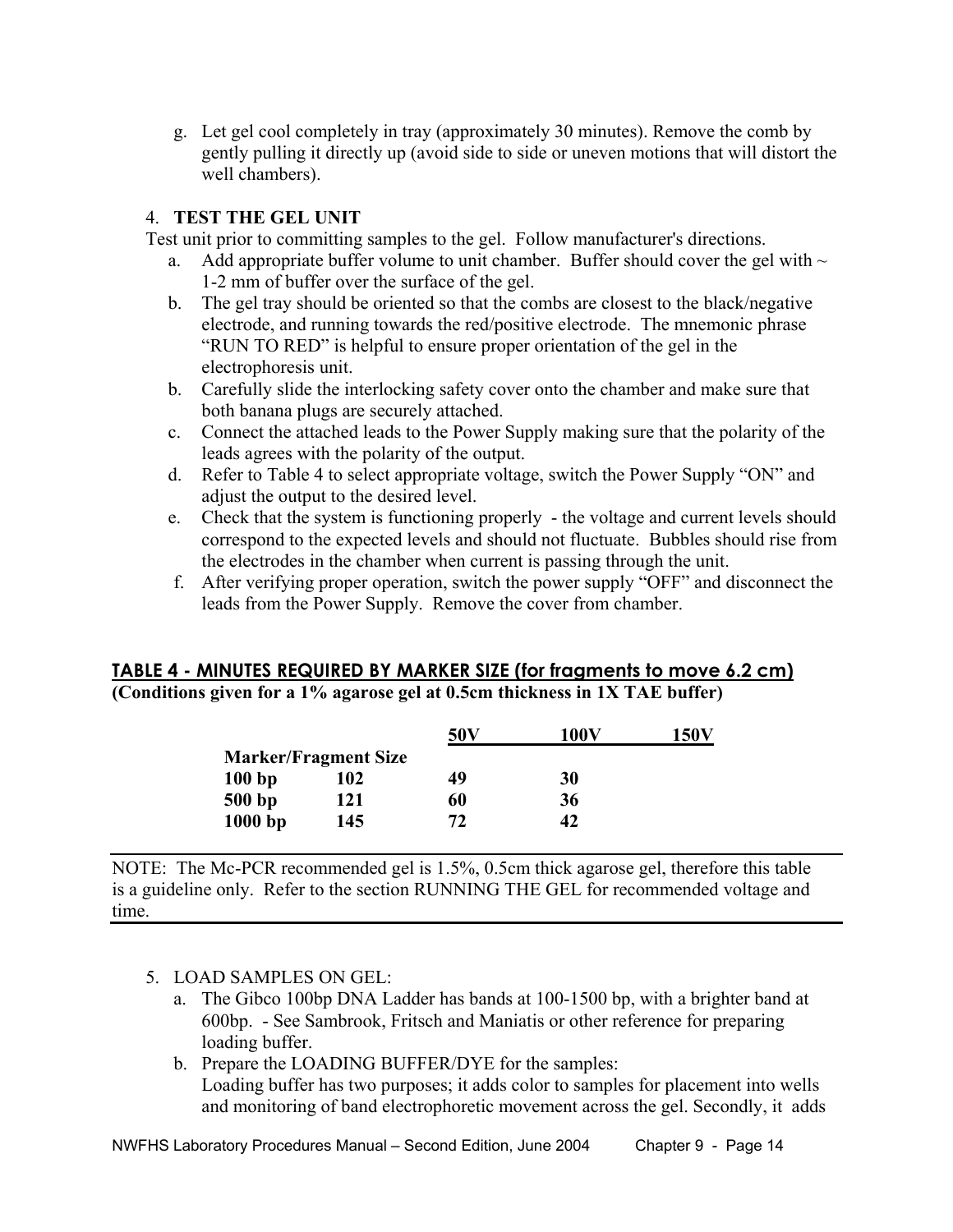weight to the sample so the sample solution is heavier than the TAE buffer. Generally the sample is mixed with buffer at a ratio of 5:1, hence the designation of loading buffer at "6X" concentration.

- c. Pipette 3µL of 6X LOADING BUFFER for each sample you will load; place in rows on parafilm in same order as samples (use spacers to help keep track of different samples or wells you plan to skip, for example if leaving empty wells around the positive control).
- d. Add 15  $\mu$ L of the sample, mix by pipetting up and down 1-2 times in the dye solution. Load 10-15 µL in the correct well. Loading volumes are dependant on the size of the wells prepared in the gel.
- e. When loading sample, hold pipette tip just above well, this prevents tearing the well (dye is heavy and sample will sink into the well as it is loaded).
- f. Load the POSITIVE CONTROL last, leave wells on either side if extra space is available on the gel.
- g. Place the chamber cover on in the correct direction (RUN TO RED).
- h. Plug in corresponding leads into the Power Supply and turn power "ON".
- i. Run at corresponding voltage for gel unit, and gel size as follows:

6. RUN THE GEL - Power Supply Settings:

The voltage used for the gel is determined by the size and resistance of the gel unit, the thickness of the gel, and the desired resolution of the bands - generally the slower the electrophoresis rate, the "cleaner" the resolution of DNA on the gel (faster rates can create smears and/or band artifacts).

Each unit has a maximum voltage that should not be exceeded per manufacturer recommendation. The following are recommendations by EC (manufacturer) and a "rule of thumb" based on the LINEAR DISTANCE (LD) of the gel apparatus (LD = Distance between electrodes on the gel chamber.)

|               |                      |         | "Rule of Thumb" is                 |
|---------------|----------------------|---------|------------------------------------|
| EC Recommends | <b>DO NOT EXCEED</b> |         | <u>3.5 - 4.0 Volts per LD (cm)</u> |
| $Mini$ -EC370 | 15 WATTS             | 16.5 cm | 60 - 70 VOLTS                      |
| MIDI-EC350    | 30 WATTS             | 21.5 cm | 75 - 85 VOLTS                      |

NOTE : Watts = volts x amps  $\{1 \text{ amp} = 1000 \text{mA}\}.$ 

.

#### **Migration Rate: A 410bp band migrates at a distance of 4 cm (1.5 inch) in a gel system with the following parameters:**

- **1.5% Agarose gel, at 1/2 to 2/3 cm thickness;**
- **Gel apparatus linear distance between electrodes is 15 cm;**
- **Run at 4 v/cm = 60 VOLTS for 45 minutes.**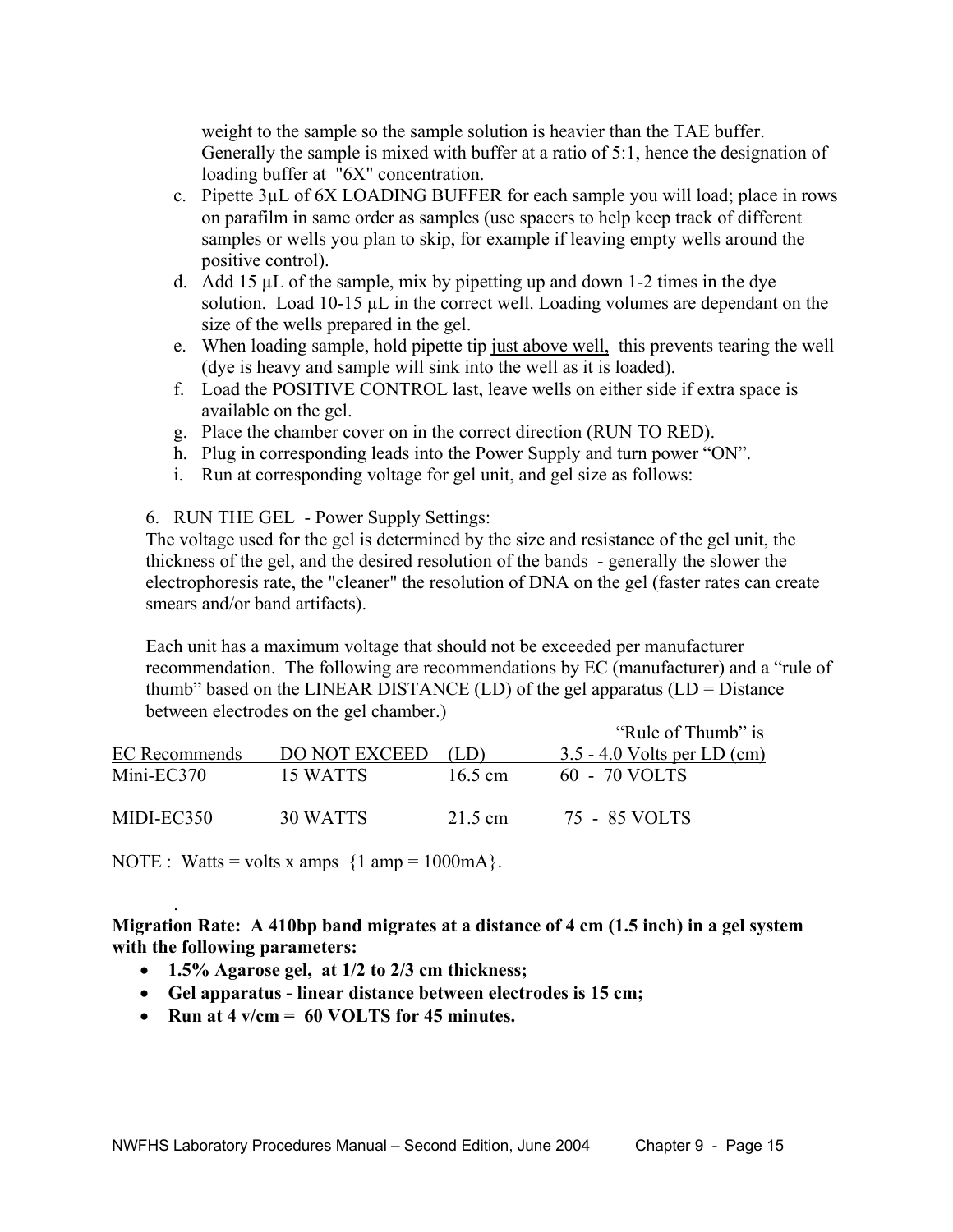# **I. INTEPRETATION OF GEL AND PHOTO DOCUMENTATION**

- 1. Stain the gel with Ethidium Bromide for 10 minutes. Destaining for 20-40 minutes is an optional step; longer destaining can produce clearer photographs of the gel.
- 2. **Anticipated product from nested PCR is 410 bp**. The 415bp product is diagnostic and must appear in the positive control and any test samples if they are to be rated positive. A light band at 510 bp may also be present.

The larger 1300bp product should be present when a single amplification using the Round 1 primers is performed on samples with significant quantities of Mc DNA (as recommended for corroborative testing of spores detected by PTD).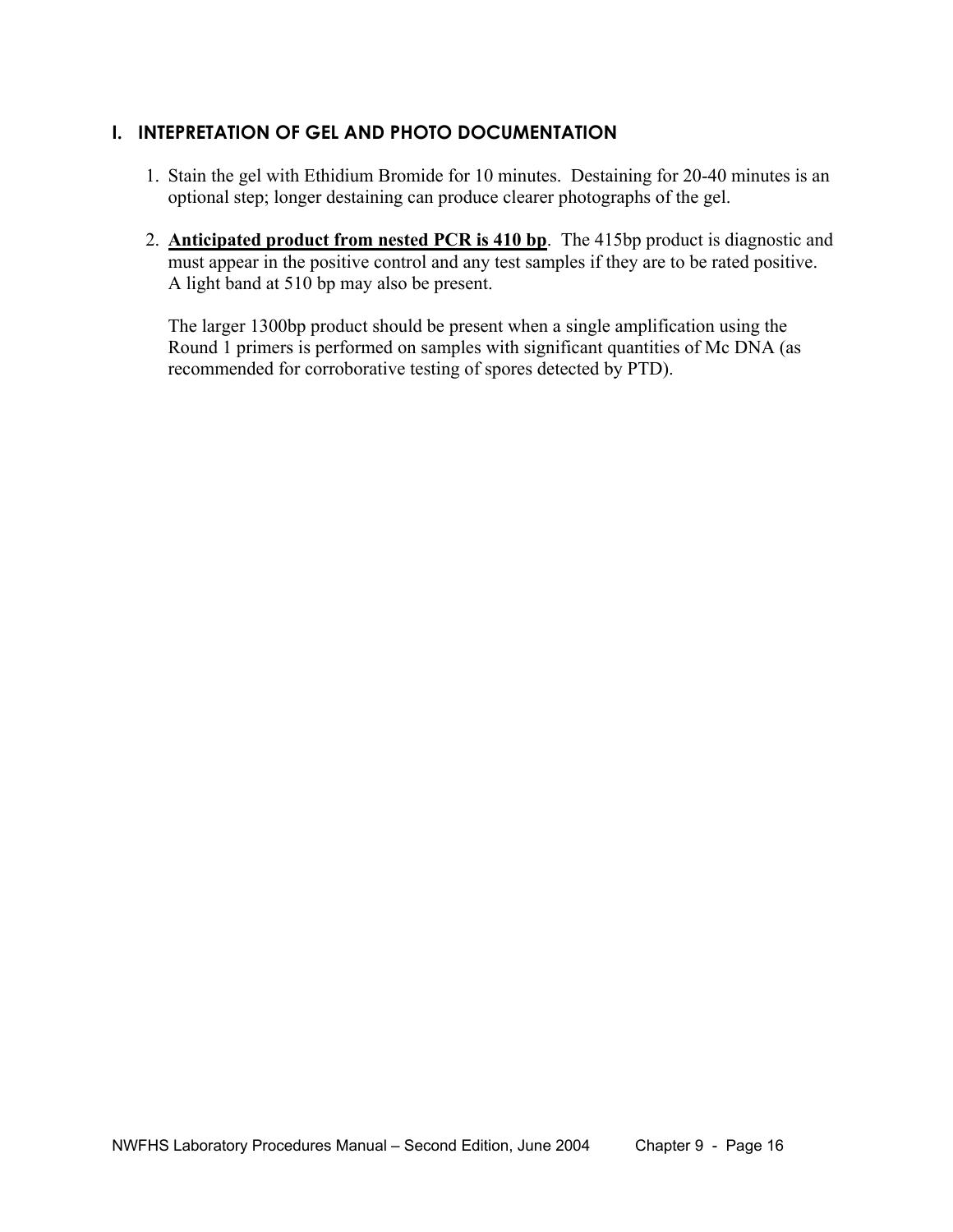



#### **M. cerebralis 18S rDNA ~1900 bp**

NOTE: Normally get a small amount (light band) of the 510bp product.

# **Figure 3. Anticipated Products for Mc Nested PCR**

Photo courtesy of Dr. Karl Andree, University of California at Davis (UCD).

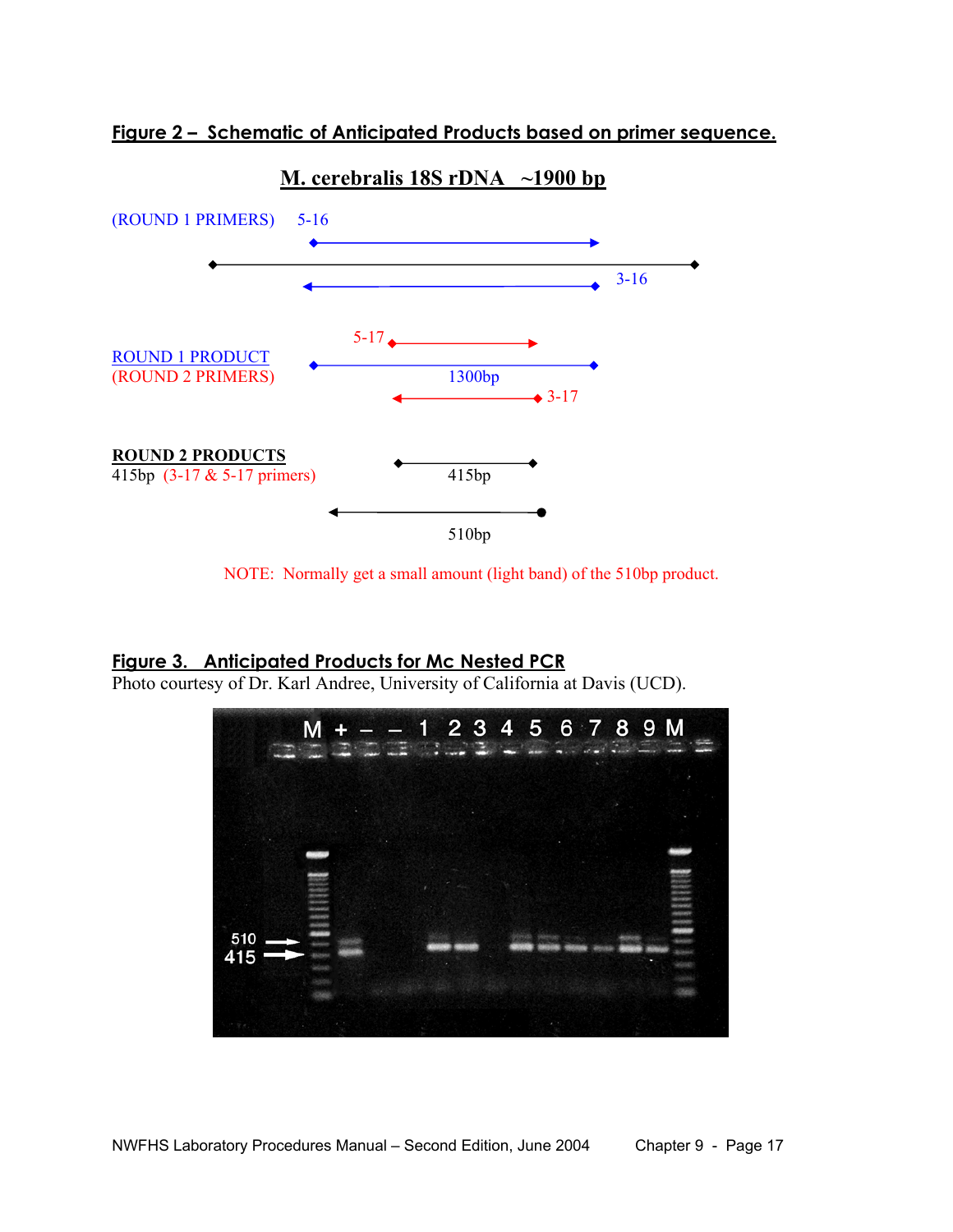# **J. REPORTING RESULTS**

- 1. Document all procedures for each assay using the MC PCR DATA SHEET (Appendix 2).
- 2. Report positive bands (415bp for nested and 1300bp for single round PCR) as positive for *Myxobolus cerebralis.* All positive and negative controls must also support the findings or the results of the assay/gel are equivocal.
- 3. Photograph the gel and keep for a permanent laboratory record.
- 4. Positive PCR products can be archived as a laboratory stock or for future reference.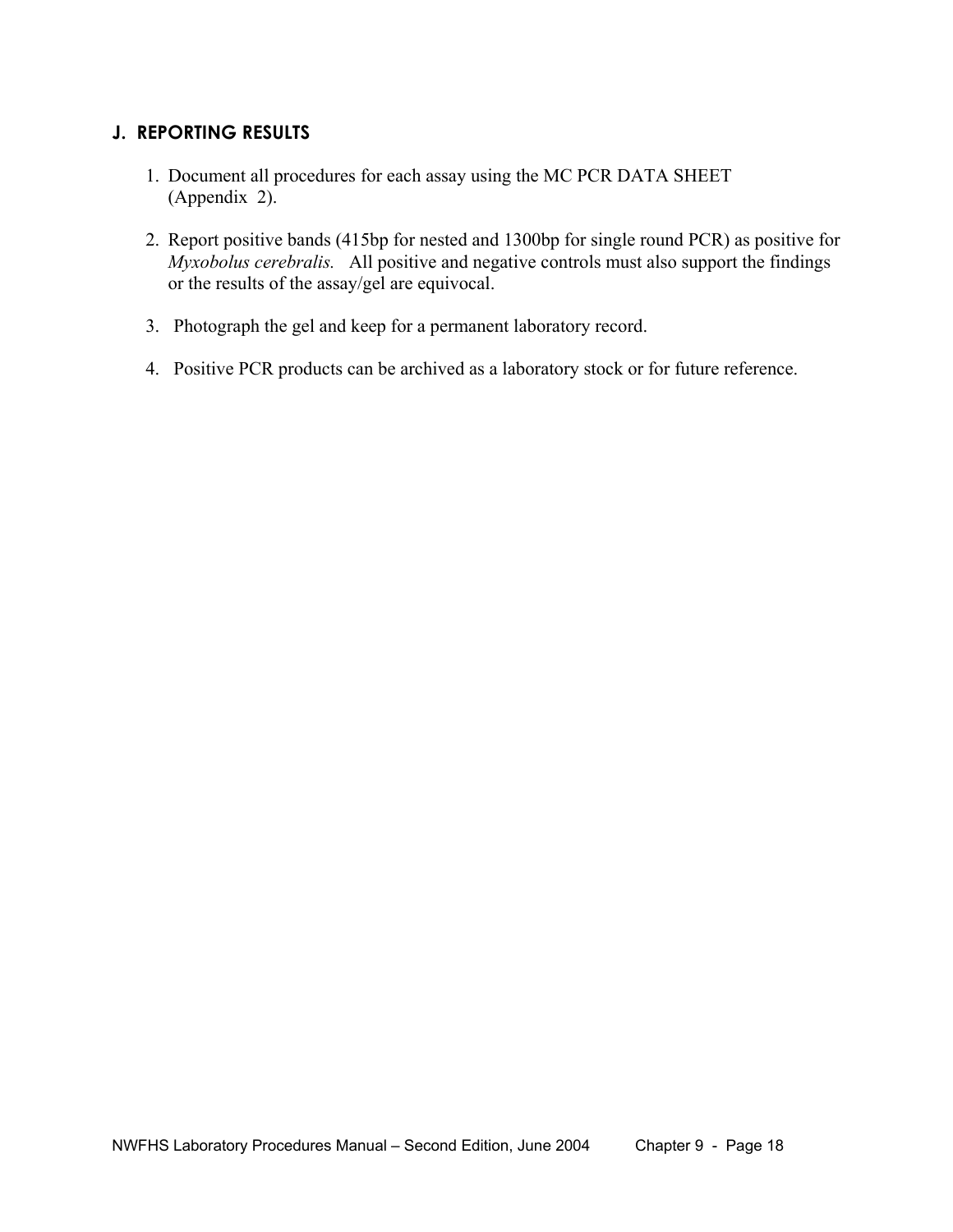# **K. BIBLIOGRAPHY**

Andree, K. B., Hedrick R. P., MacConnell, E. (In Press) A review of the approaches to detecting *Myxobolus cerebralis*, the cause of salmonid whirling disease. Journal of Aquatic Animal Health

Andree, K. B., Antonio, D. B. (In Press) Nucleic Acid-Based Detection of *Myxobolus cerebralis.* In: Molecular Diagnosis of Salmonid Diseases Kluwer Academic Publishers

Andree, K. B., El-Matbouli, M. and Hedrick, R. P. (1999). Comparison of 18S and ITS-1 rDNA sequences of specific geographic isolates of *Myxobolus cerebralis*. International Journal of Parasitology. 29: 771-775.

Andree, K. B., Székely, C., Molnár, K., Gresoviac, S. J., Hedrick, R. P. (1999). Relationship among members of the genus *Myxobolus* (Myxozoa: Bivalvidae) based on small subunit ribosomal RNA sequences. Journal of Parasitology 85(1): 68-74.

Andree, K. B., MacConnell, E., Hedrick, R. P. (1998). A polymerase chain reaction test for detection of *Myxobolus cerebralis,* the causative agent of salmonid whirling disease in fish, and a comparison to existing detection techniques. Diseases of Aquatic Organisms 34(2): 145-154.

Andree, K. B., Gresoviac, S. J., Hedrick, R. P. (1997). Small subunit ribosomal RNA sequences unite alternate actinosporean and myxosporean stages of *Myxobolus cerebralis* the causative agent of whirling disease in salmonid fish. Journal of Eukaryotic Microbiology 44(3): 208-215.

Baldwin, T.J., and K. Myklebust. 2002. Validation of a single round polymerase chain reaction assay for identification of Myxobolus cerebralis myxospores. Dis. Aquat. Org. Vol 49, 185-190.

El-Matbouli M, Hoffman RW, Mandok C (1995) Light and electron microscopic observations on the route of the triactinomyxon-sporoplasm of *Myxobolus cerebralis* from epidermis into rainbow trout (*Oncorhynchus mykiss*) cartilage. J Fish Biolog 46:919-935

Hedrick RP, Wishkovsky A, Modin JC, Toth RJ (1991) Three Myxosporeans found in the cranial and branchial tissue of rainbow trout in California. J. of Aquatic Animal Health 3:55-62

Sambrook J, Fritsch EF, Maniatis T. 1987. Molecular cloning: a laboratory manual. 2<sup>nd</sup> Edition. Cold Springs Harbor Laboratory Press. Plainview, New York.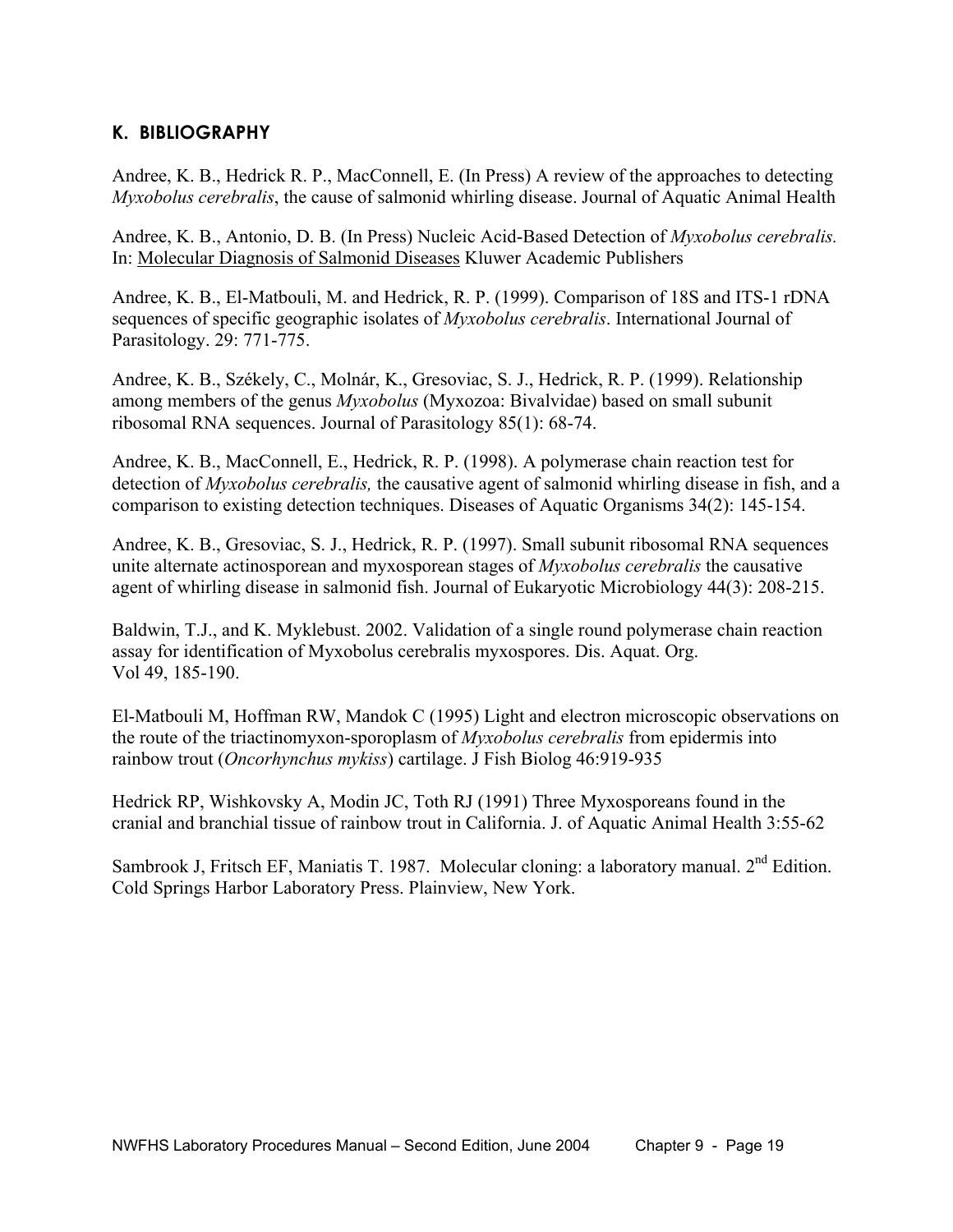# **Appendix 9.A - Equipment, Supplies and Reagents**

**DISCLAIMER:** Mention of specific brands or manufacturers does not warrant endorsement by the U.S. Fish and Wildlife Service and/ or the United States government. Any comparable instrument, laboratory supply or reagent may be substituted in this protocol if operation and performance are deemed comparable to the items specified.

#### **EQUIPMENT:**

| EC Mini-submarine Gel                                                   | Fischer |
|-------------------------------------------------------------------------|---------|
| EC MIDI-submarine Gel                                                   | Fischer |
| Hoefer Power Supply, model                                              | Hoefer  |
| Thermocycler (suggest MJ Research, Perkin-Elmer, or Thermolyne)         |         |
| Finnpipettes - digital, various volumes                                 | VWR     |
| (Dedicated to Tissue DNA, Amplified DNA, PCR-MM ONLY, and Gel-Loading). |         |
| Aerosol-resistant tips, $200 \& 1000 \mu L$ sizes.                      | VWR     |
| Positive-displacement tips, 1-25µL & 200-1000µL sizes                   | VWR     |
| Micro-7 Minicentrifuge                                                  | Fischer |
| Standard Heatblock (55C incubation)                                     | VWR     |
| Polaroid DS34 Camera                                                    | Fischer |
| Polaroid 667 B&W Film                                                   | Fischer |
| Camera Hood -                                                           | Fischer |

#### **SUPPLIES / REAGENTS:**

| Description                                                                   | Catalog $#$ |     | Source                   |
|-------------------------------------------------------------------------------|-------------|-----|--------------------------|
| PCR Marker with darkened 400/500 bands                                        | 15628-019   |     | Gibco                    |
| PCR MARKER (DNA bp Ladder)                                                    | P-9577      |     | Sigma                    |
| Taq Polymerase                                                                | D-1806      |     | Sigma                    |
| DNase-free Water                                                              | W-4502      |     | Sigma                    |
| dNTPs                                                                         | D-7295      |     | Sigma                    |
| Tetramethyl Ammonium Chloride (TMAC) T-3411                                   |             |     | Sigma                    |
| DNA/RNA-free mineral oil                                                      | M-8662      |     | Sigma                    |
| Tris-Acetate-EDTA Buffer (TAE 10X)                                            | T-4038      |     | Sigma                    |
| Ethidium Bromide(EtBr)*                                                       | E-7637      |     | Sigma                    |
| *CAUTION: Strong mutagen, wear gloves and use hazardous chemical precautions. |             |     |                          |
| S&S Extractor (EtBr Decontamination Kit) 448031                               |             |     | Intermountain Scientific |
| (Manufacture is Schleicher $& Schuel()$                                       |             |     |                          |
| SeaKem GTG (Genetic Technology Grade) 50070                                   |             |     | Intermountain Scientific |
| (Manufacturer is FMC Bioproducts)                                             |             |     |                          |
| Miltex Biopsy Punches (6mm)                                                   | 21909-144   | VWR |                          |
| (other sizes are available)                                                   |             |     |                          |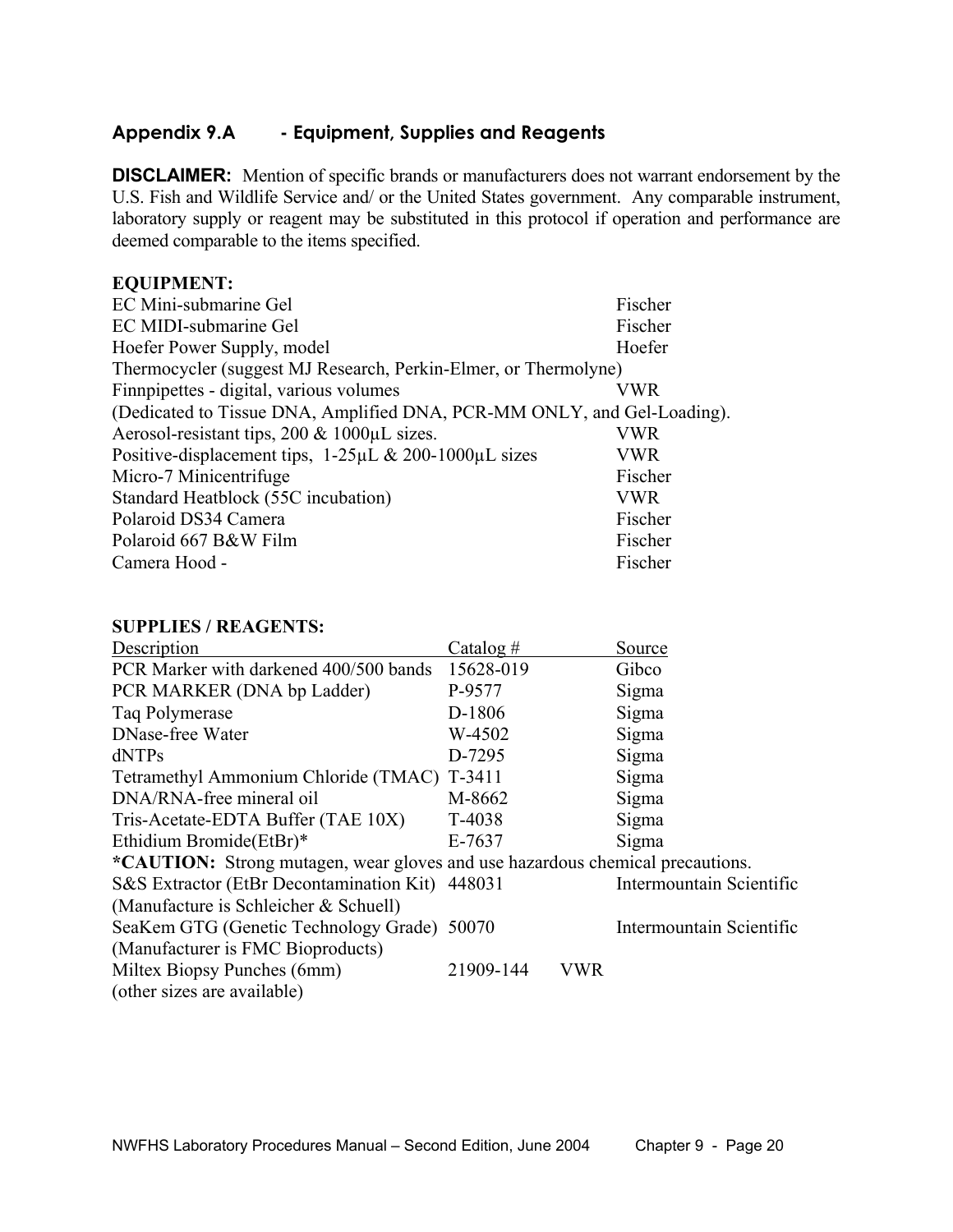#### **FORMULAS FOR PREPARING REAGENTS USED:**

| <b>REAGENT:</b>                           | <b>REFERENCE:</b> |                                                                                                     | <b>DIRECTIONS TO PREPARE:</b>                                                                    |
|-------------------------------------------|-------------------|-----------------------------------------------------------------------------------------------------|--------------------------------------------------------------------------------------------------|
| TAE BUFFER 10X                            | Sigma $T-4035$    | Comes in prepared packets, add<br>Gibco DI water $\&$ qs to 1L<br>Label as 10X-STOCK (store at RT). | Also can prepare a 50X stock (see Sambrook, et al.)                                              |
| TAE BUFFER 1X<br><b>WORKING SLN</b>       | $TAE-1X$          | Diluted 1:10 from 10X stock<br>Label as TAE $-1X$ (store at RT)                                     |                                                                                                  |
| PCR LOADING BUFFER Sigma P-7206<br>$-OR-$ |                   |                                                                                                     | Pre-made 6X concentrate, ready to use (store -20C)                                               |
| <b>LOADING DYE</b>                        |                   | Bromophenol blue<br>Xylene cyanol<br>Glycerol                                                       | LOADING DYE 6X Prepare in-house (per Sambrook, et al-store at 4C):<br>0.25%<br>0.25%<br>30.0 $%$ |

#### **USE CAUTION IN PREPARING EtBr SOLUTIONS: Follow all MSDS precautions. Wear gloves, avoid all contact with skin, eyes, and respiratory system. LABEL ALL BOTTLES WITH "CHEMICAL CARGINOGEN".**

ETHIDIUM BROMIDE - Recommend buying EtBr already in solution to minimize working with this hazardous compound, or it can be prepared as follows:

| EtBr STOCK SOLN - 10mg/mL                  | Ethidium Bromide<br>$100 \text{ mg}$<br>Gibco DI water<br>$10 \text{ mL}$<br>Label as EtBr STOCK $(10mg/mL)$<br>Protect from light (store at RT) |
|--------------------------------------------|--------------------------------------------------------------------------------------------------------------------------------------------------|
| EtBr-WORKING SOLN - 4.0ug/mL*<br>1X Buffer | Add 200µL STOCK SLN to 500mL TAE-                                                                                                                |
| <b>WORKING STAIN SLN</b>                   | Label EtBr - Working Sln (store at RT)                                                                                                           |

\*References may suggest weaker working solutions (0.5ug/mL) and staining periods of 45-60 minutes. Most researchers prefer to use at a stronger working concentration (8 X stronger in this example) and stain gels for 10 minutes. Karl Andree recommends the 4.0ug/mL concentration and staining for 10 minutes.

#### **OTHER BUFFER FORMULAS:**

An excellent reference for PCR is Sambrook, Fritsch, and Maniatis (2nd edition, 1987). This reference describes how the electrophoretic mobility of DNA is affected by the composition and ionic strength of the electrophoresis buffer. For example, in the absence of ions (e.g., if electrophoresis buffer is omitted from the gel by mistake), electrical conductance is minimal and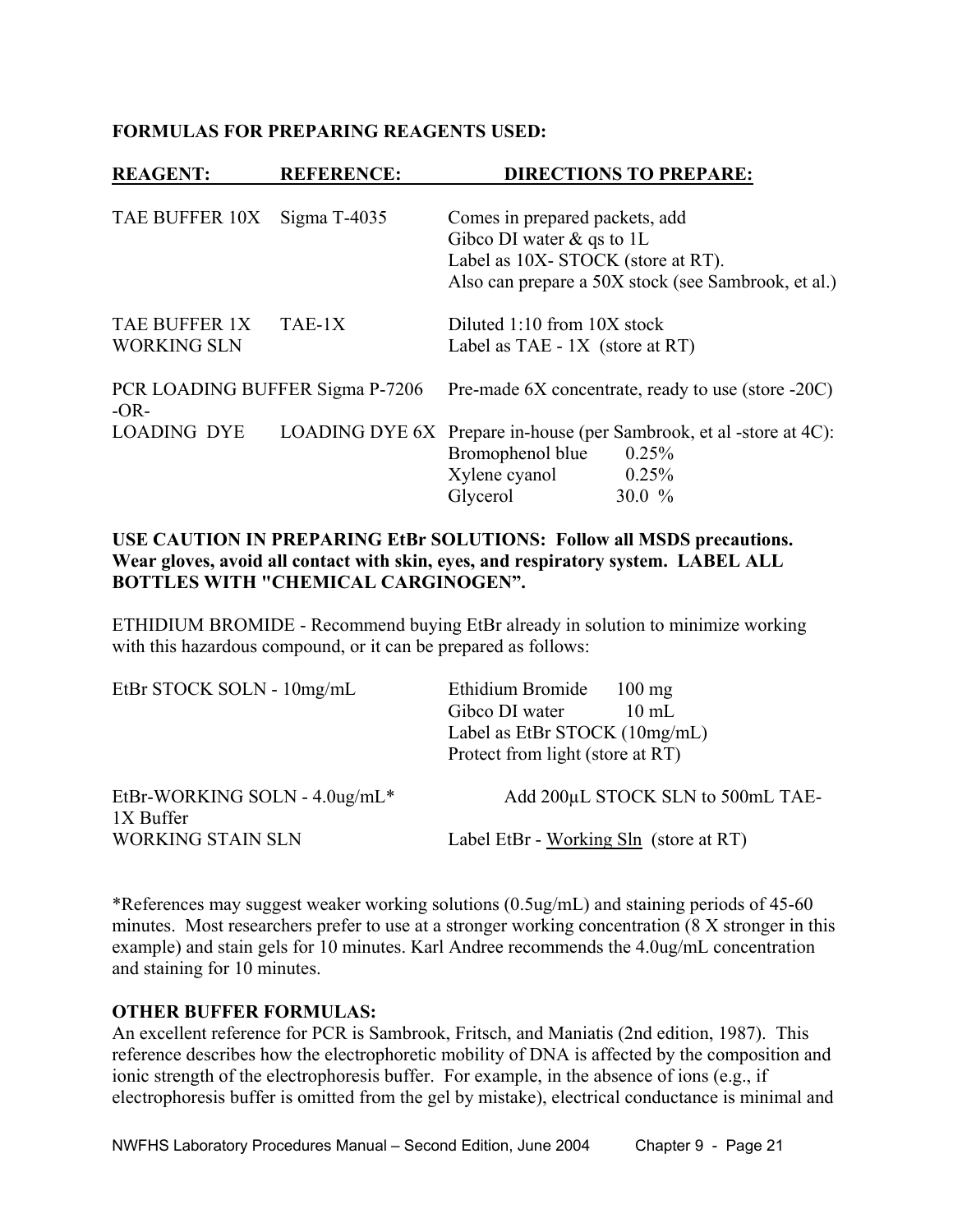DNA migrates very slowly. In buffers of high ionic strength (e.g., if 10X electrophoresis buffer is used by mistake), electrical conductance is very efficient and significant amounts of heat are generated. In the worst case, the gel melts and the DNA denatures.

According to Sambrook, several different buffers are available for electrophoresis of doublestranded DNA. These contain EDTA (pH 8.0) and Tris-acetate (TAE), Tris-borate (TBE), or Tris-phosphate (TPE) at a concentration of approximately 50mM (pH 7.5-7.8). For historical reasons, TAE is the most commonly used buffer. However, its buffering capacity is rather low, and it tends to become exhausted during extended electrophoresis. Both TPE and TBE are slightly more expensive that TAE, but they have significantly higher buffering capacity. Double-stranded linear DNA fragments migrate approximately 10% faster through TAE than through TBE or TPE, but the resolving powers of these systems are almost identical, with the exception that the resolution of supercoiled DNAs is better in TAE than in TBE. (See Sambrook, Fritsch, and Maniatis for more information on the various types and uses of electrophoresis buffers).

**NOTE:** The use of 0.5X TAE in this protocol is a non-standard and more dilute concentration of this buffer than that which is normally used for electrophoresis. TAE is normally used at a concentration of 1.0X or 50mM as noted above. The 0.5X TAE works well for Mc-PCR in this researchers hands, however this concentration is only a recommendation and individual researchers may prefer to use the standard concentration of 1.0X, or 50mM.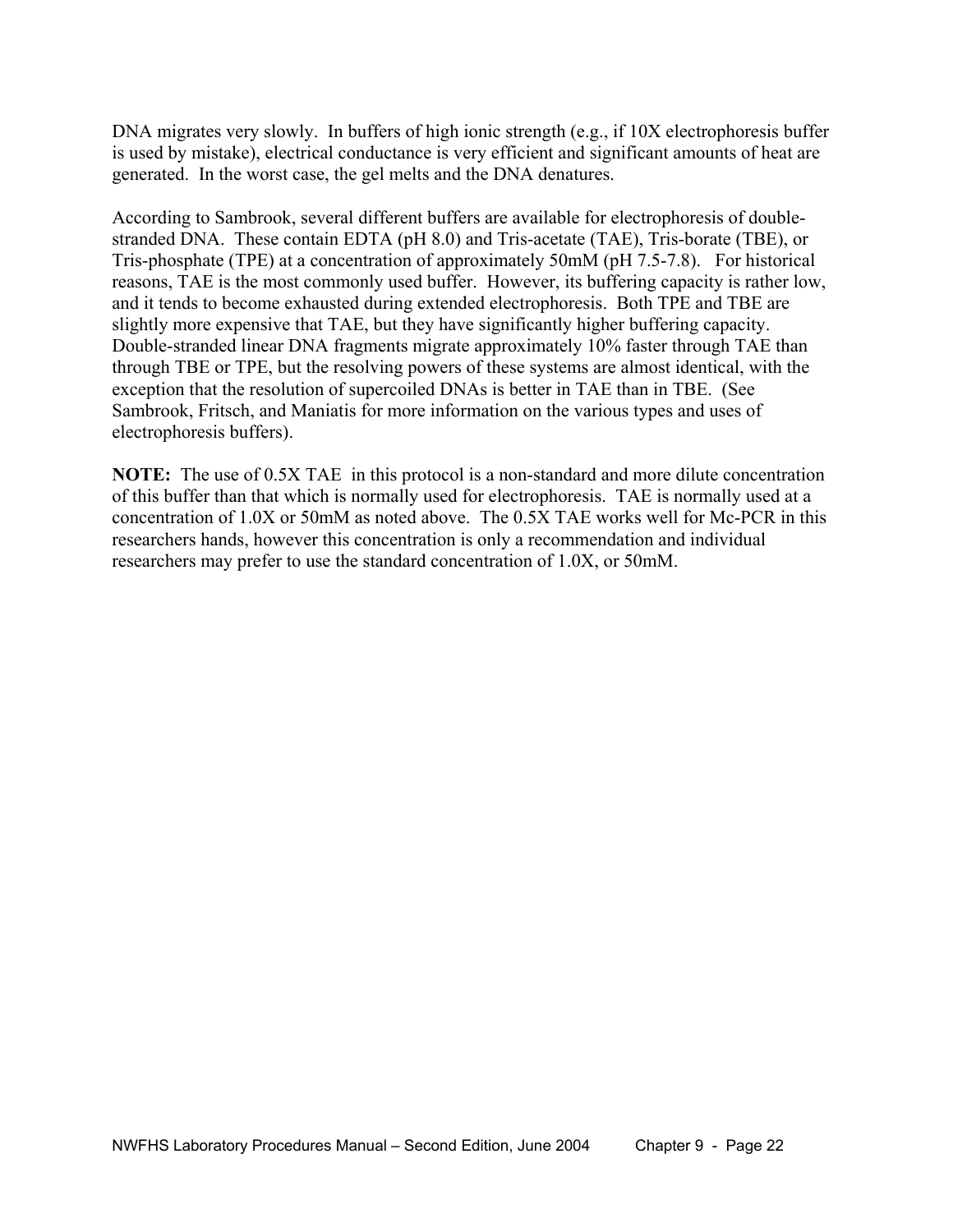# Appendix 9.B **Mc-PCR DATA SHEET:** ASSAYDATE:

# **I. SAMPLE INFORMATION**

| Case<br><b>Number</b> | Collection<br><b>Date</b> | <b>Sample ID</b> | <b>NOTES</b> |
|-----------------------|---------------------------|------------------|--------------|
|                       |                           |                  |              |
|                       |                           |                  |              |
|                       |                           |                  |              |
|                       |                           |                  |              |
|                       |                           |                  |              |
|                       |                           |                  |              |
|                       |                           |                  |              |
|                       |                           |                  |              |
|                       |                           |                  |              |
|                       |                           |                  |              |
|                       |                           |                  |              |
|                       |                           |                  |              |
|                       |                           |                  |              |
|                       |                           |                  |              |
|                       |                           |                  |              |
|                       |                           |                  |              |

# **II. CONTROL INFORMATION**

| <b>POSITIVE CONTROLS</b>              | <b>NEGATIVE CONTROLS</b>              |  |  |  |  |
|---------------------------------------|---------------------------------------|--|--|--|--|
| <b>Extraction Positive</b><br>Control | <b>Extraction Negative</b><br>Control |  |  |  |  |
| $Plasmid + Control$                   | $R1-MM$                               |  |  |  |  |
|                                       | $R2-MM$                               |  |  |  |  |

#### **III. PRIMER SETS**

| <b>Initial Amplification</b> |         | <b>Nested Amplification</b> |         |  |  |  |
|------------------------------|---------|-----------------------------|---------|--|--|--|
| Forward                      | Reverse | Forward                     | Reverse |  |  |  |
|                              |         |                             |         |  |  |  |
|                              |         |                             |         |  |  |  |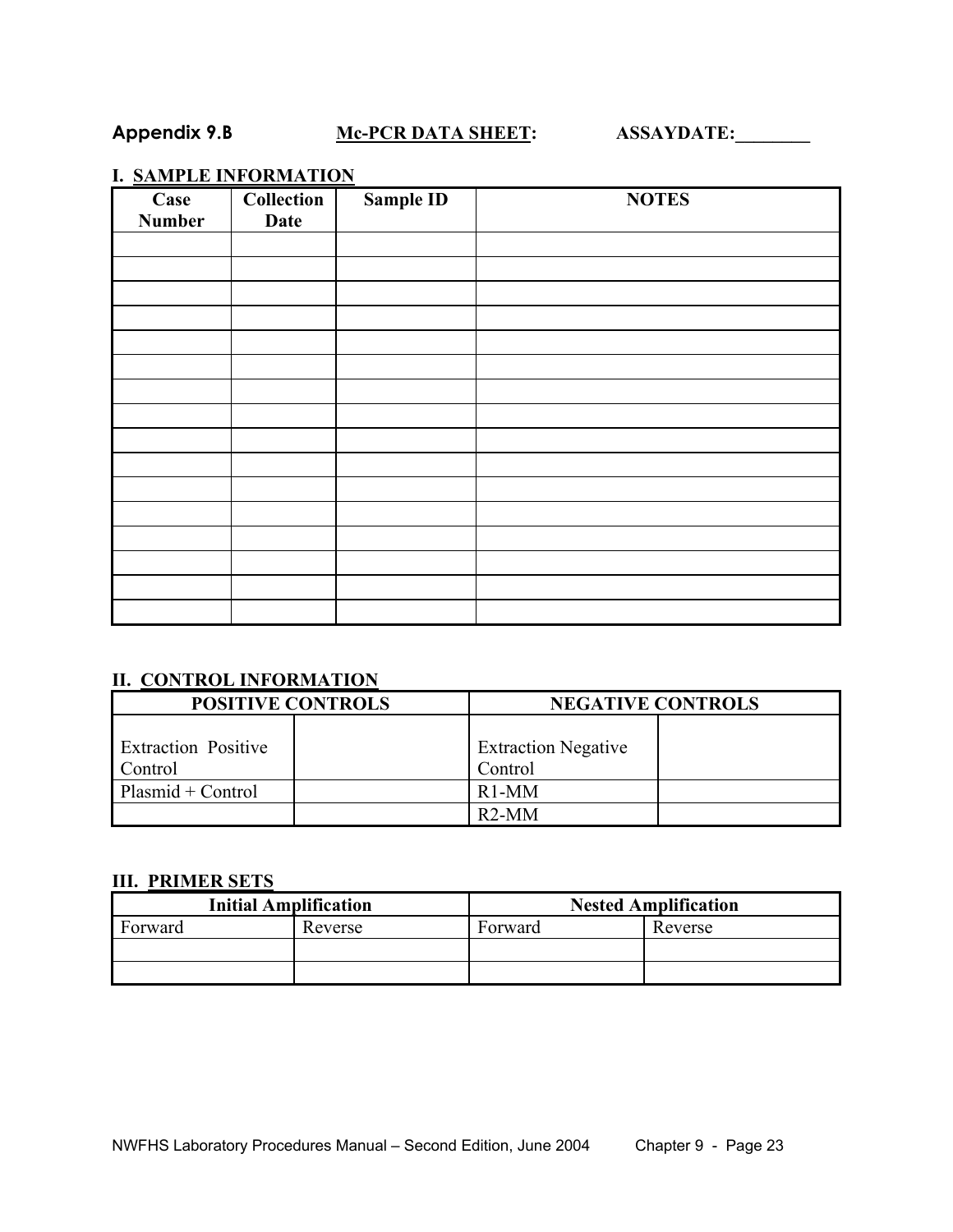### **IV. MASTER MIX PREPARATION** Total number of reactions (R1&2):

| <b>STOCK</b><br>CONCN.              | <b>FINAL</b><br>CONCN. | 1 rxn | $10$ rxn | $25$ rxn | <b>50 rxn</b> |
|-------------------------------------|------------------------|-------|----------|----------|---------------|
| DNase-free Water --                 |                        | 30.6  | 306      | 765      | 1530          |
| Taq Buffer 10X                      | 1X                     | 5     | 50       | 125      | 250           |
| MgCl <sub>2</sub>                   | 2.5 <sub>m</sub> M     | 5     | 50       | 125      | 250           |
| $dNTPs$ 10mM                        | 400uM                  | 2     | 20       | 50       | 100           |
| TMAC 50uM                           | 5uM                    | 5     | 50       | 125      | 250           |
| Taq Polymerase 2U/rxn<br>$5U/\mu L$ |                        | 0.4   | 4        | 10       | 20            |

#### **ROUND 1 PRIMERS are added to the R1 TUBE ONLY**.

Add in numeric order (Tr3-16, then Tr5-16).

| Primer #1 $(Tr3-16)$ | 20 | 50 | 100 |
|----------------------|----|----|-----|
| 40 pmole/rxn         |    |    |     |
| Primer #2 $(Tr5-16)$ | 20 | 50 | 100 |
| 40 pmole/rxn         |    |    |     |

 $\mathcal{L}_\text{max}$  , and the contribution of the contribution of the contribution of the contribution of the contribution of the contribution of the contribution of the contribution of the contribution of the contribution of t

#### **ROUND 2 PRIMERS are added to the R2 TUBE ONLY**.

Add in numeric order (Tr3-17, then Tr5-17).

| Primer #1 $(Tr3-17)$<br>40 pmole/rxn | 20 | 50 | 100 |
|--------------------------------------|----|----|-----|
| Primer #2 $(Tr5-17)$                 | 20 | 50 | 100 |
| 40 pmole/rxn                         |    |    |     |

# **V. AMPLIFICATION (THERMOCYCLE PROCESS)**

| Round Number (Date & time) Program # NOTES |
|--------------------------------------------|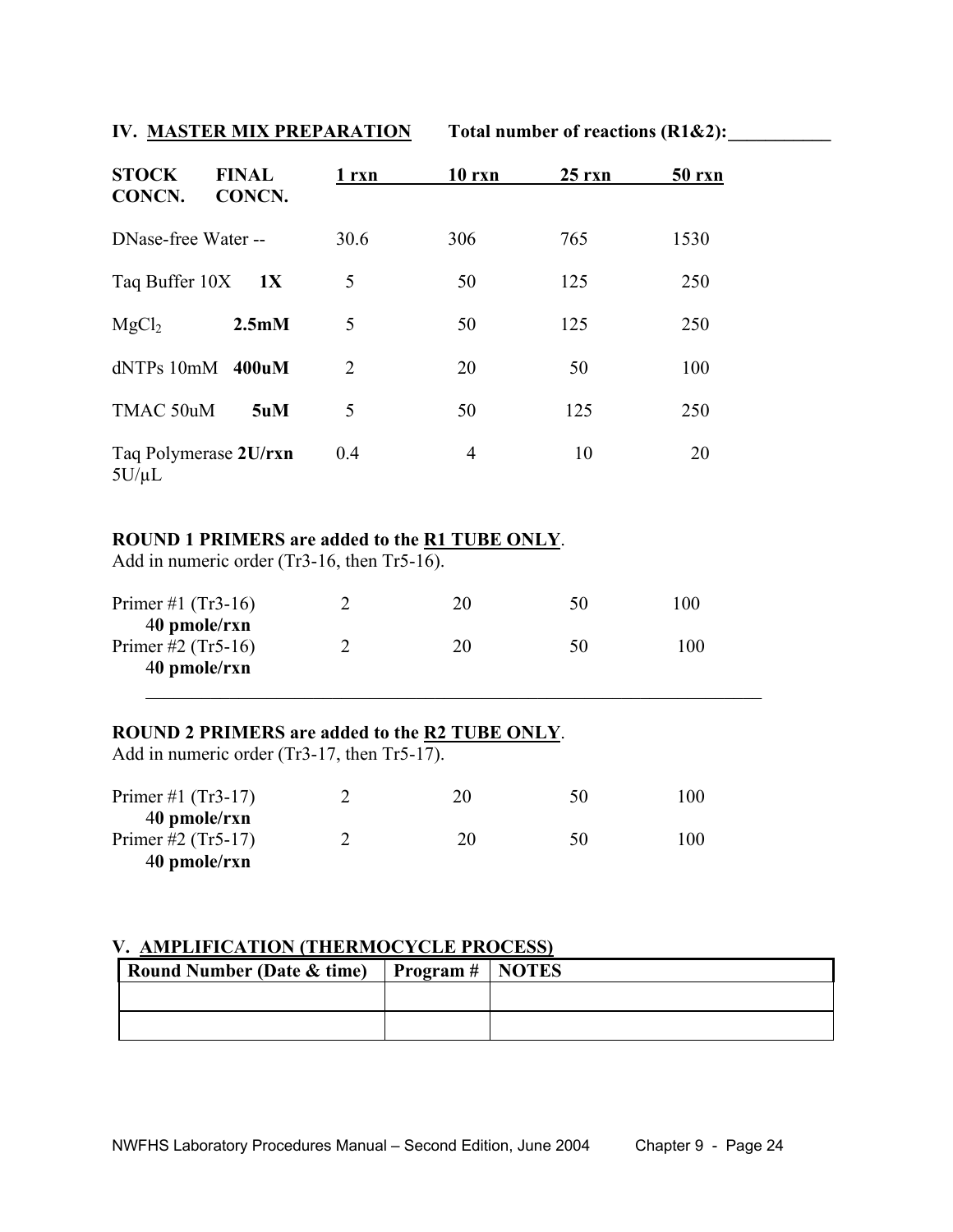#### **VI . GEL PREPARATION**

| Gel<br><b>Concentration</b> | <b>Apparatus and Gel Size</b><br>$(Mini = 8-22$ wells;<br>Midi = $22-40$ ) | Weight of agarose<br>(grams) | <b>Volume of</b><br>Buffer (mL) |
|-----------------------------|----------------------------------------------------------------------------|------------------------------|---------------------------------|
|                             |                                                                            |                              |                                 |
|                             |                                                                            |                              |                                 |

## **VII. GEL TEMPLATE (SAMPLE PLACEMENT MAP)**

Ladder Brand / Lot # \_\_\_\_\_\_\_\_\_\_\_ Loading Buffer Brand / Lot # \_\_\_\_\_\_\_\_\_\_\_\_\_

Enter Sample ID below corresponding well number:

| <b>INITIAL PCR PRODUCTS</b> (Loaded LEFT to RIGHT) |  |  |  |  |  |    |  |    |  |    |  |
|----------------------------------------------------|--|--|--|--|--|----|--|----|--|----|--|
|                                                    |  |  |  |  |  |    |  |    |  |    |  |
|                                                    |  |  |  |  |  |    |  |    |  |    |  |
|                                                    |  |  |  |  |  | 22 |  | 25 |  | ЭC |  |
|                                                    |  |  |  |  |  |    |  |    |  |    |  |

|           | <b>NESTED PCR PRODUCTS</b> (Loaded LEFT to RIGHT) |          |    |          |          |    |                 |           |            |            |    |    |    |  |
|-----------|---------------------------------------------------|----------|----|----------|----------|----|-----------------|-----------|------------|------------|----|----|----|--|
|           |                                                   | <u>ୁ</u> | 4  | <u>5</u> | <u>0</u> | -- | $\underline{8}$ |           | <u> 10</u> | <u> 11</u> |    |    | 14 |  |
|           |                                                   |          |    |          |          |    |                 |           |            |            |    |    |    |  |
| <u>23</u> | 24                                                | 25       | 26 | 27       | 28       | 29 | 30              | <u>31</u> | 32         | <u>33</u>  | 34 | 35 | 36 |  |
|           |                                                   |          |    |          |          |    |                 |           |            |            |    |    |    |  |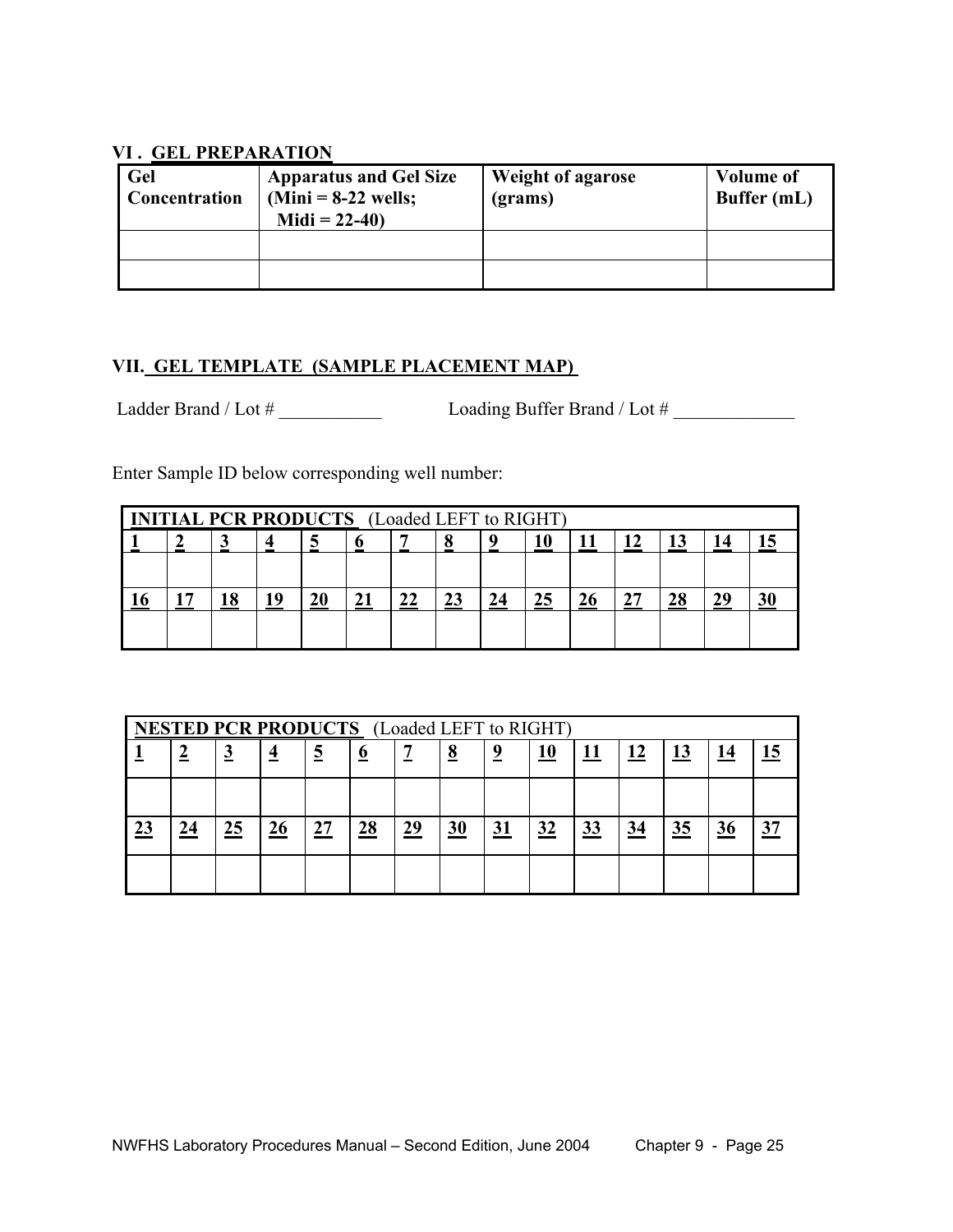# **VIII. PHOTO DOCUMENTATION**

 CAMERA SETTINGS: F-stop setting \_\_\_\_\_\_ Aperture \_\_\_\_\_\_ Exp time \_\_\_\_\_\_\_

Attach photo

RESULTS SUMMARY :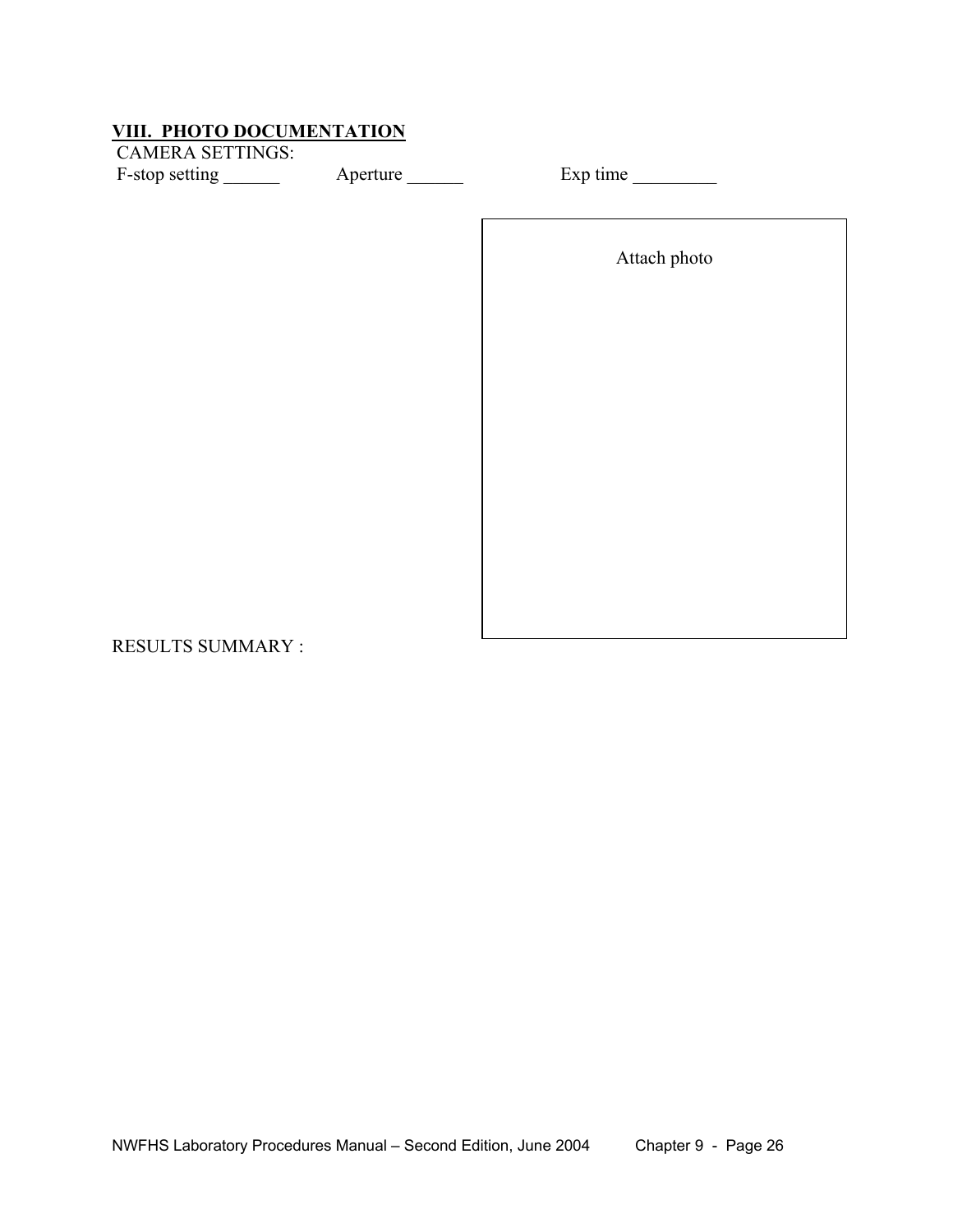# **Appendix 9.C - Analysis of Extracted DNA using an UV Spectrophotometer.**

### **Linda Vannest, Bozeman Fish Health Center**

The GeneQuant II (Pharmacia Biotech) is a spectrophotometer specific for obtaining concentrations of either Double Stranded DNA (dsDNA); Single Stranded DNA (ssDNA) or RNA in units of weight , molar fraction, moles of phosphate and total molecules. The instrument is capable of measuring the RNA or DNA using UV cells at 230nm, 260 nm, 280 nm, and 320 nm simultaneously. The 230, 260 and 280 wavelengths provide the readings for quantification and purity and the 320 wavelength provides a reading for background compensation.

1. Instrument Set Up

The instrument has a set of default parameters that can be altered to meet the needs of the molecular biologist. For >spec readings= of dsDNA the standard settings on the instrument are as follows:

Using the >setup= and >enter= key enter the following parameters:

| Cell pathlength (mm) -------------    | $-5(OD260 range---5-0.2; ug/mL range---250-10)$                                |
|---------------------------------------|--------------------------------------------------------------------------------|
| Printer---                            | -off (on if using a printer)-press >enter=                                     |
| Sample Number--                       | enter specific sample number-press > enter=                                    |
| Date--                                | -key in date-press > enter =                                                   |
| Month-                                | -key in month-press $>$ enter=                                                 |
| Year--                                | -key in year-press > enter=                                                    |
|                                       | Use 320 background compensation----No (unless suspect background interference) |
| Dilution Factor---------------------- | -1 (unless samples have a dilution factor)                                     |
| Factor---                             | -press select to key in dsDNABpress >enter=                                    |
| Molecular Weight--<br>______________  | -this displays default calculations of instrument                              |

The remaining parameters are basic default parameters that are entered specifically for the instrument when dsDNA was keyed in.

#### 2. Reference Measurement

A reference measurement must be taken prior to obtaining any sample readings. This is the base reading and will be stored for all samples measured until a new reference is read. DNase free water can be used for setting the reference. If the DNA to be Aspect=d@ was extracted and purified using a commercial kit (such as QIAGEN) the reference background can be set using the final elution reagent from the kit, since that is the reagent solution containing the purified DNA.

To set the reference background;

Add 7 µL of reference reagent or DNase free water to the Ultra microvolume cell Press >set ref=------------------------>Please wait= is displayed When the instrument beeps-------->Insert reference= is displayed Insert the Ultra microvolume cell Wait for the beep--------------------Remove reference is displayed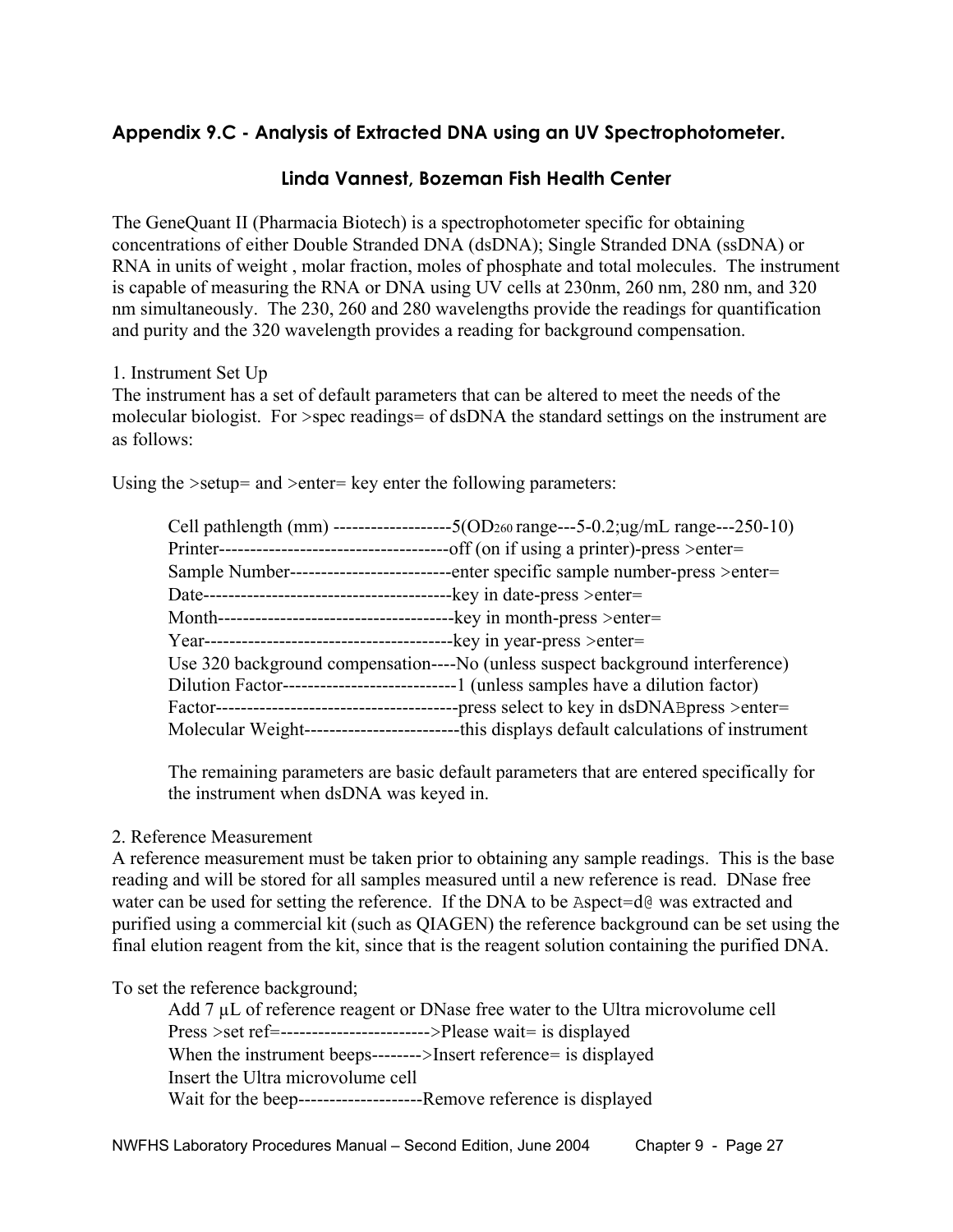Remove the cell and the absorbance will display: 260 nm----------0.000AU

#### 3. Sample Measurement

After all the above parameters are set and the reference background has been measured, samples can be quantitated. Add  $7 \mu L$  of purified DNA to a clean (rinsed with DNase free water) ultra microvolume cell.

Press sample---------------------------->please wait= will be displayed At the beep------------------------------>insert sample= will be displayed Insert the sample cell and wait for the beep and >remove sample display= After the cell is removed in a few seconds the absorbance will be displayed press >conc= and select to obtain the reading in units of choice: Conc 1-------ug/mL (range 1C4000 ug/mL) Conc 2-------ug/µL (range 0.001B0.2 ug/µL) Conc 3-------pmol/ $\mu$ L (range 0.001-200 pmol/ $\mu$ L) Conc 4-------phosphate concentration

4. For measurement of oligos (if "spec-ing" primers) follow the same instructions listed in instrument set up except at the setup factor, key in either oligo RNA or oligo DNA (depending on the primers used).

5. Maintenance:

The instrument can be kept clean with a soft damp cloth. A drain hole in the sample compartment allows for drainage of any spillage during sample measurement. This also can be cleaned with a soft damp cloth and should be immediately cleaned with a spillage occurrence.

Fuses can be replaced as recommended by the manufacturer in the Instrument User Manual

6. Troubleshooting:

For instrument problems it is recommended to contact the manufacturer's technical support.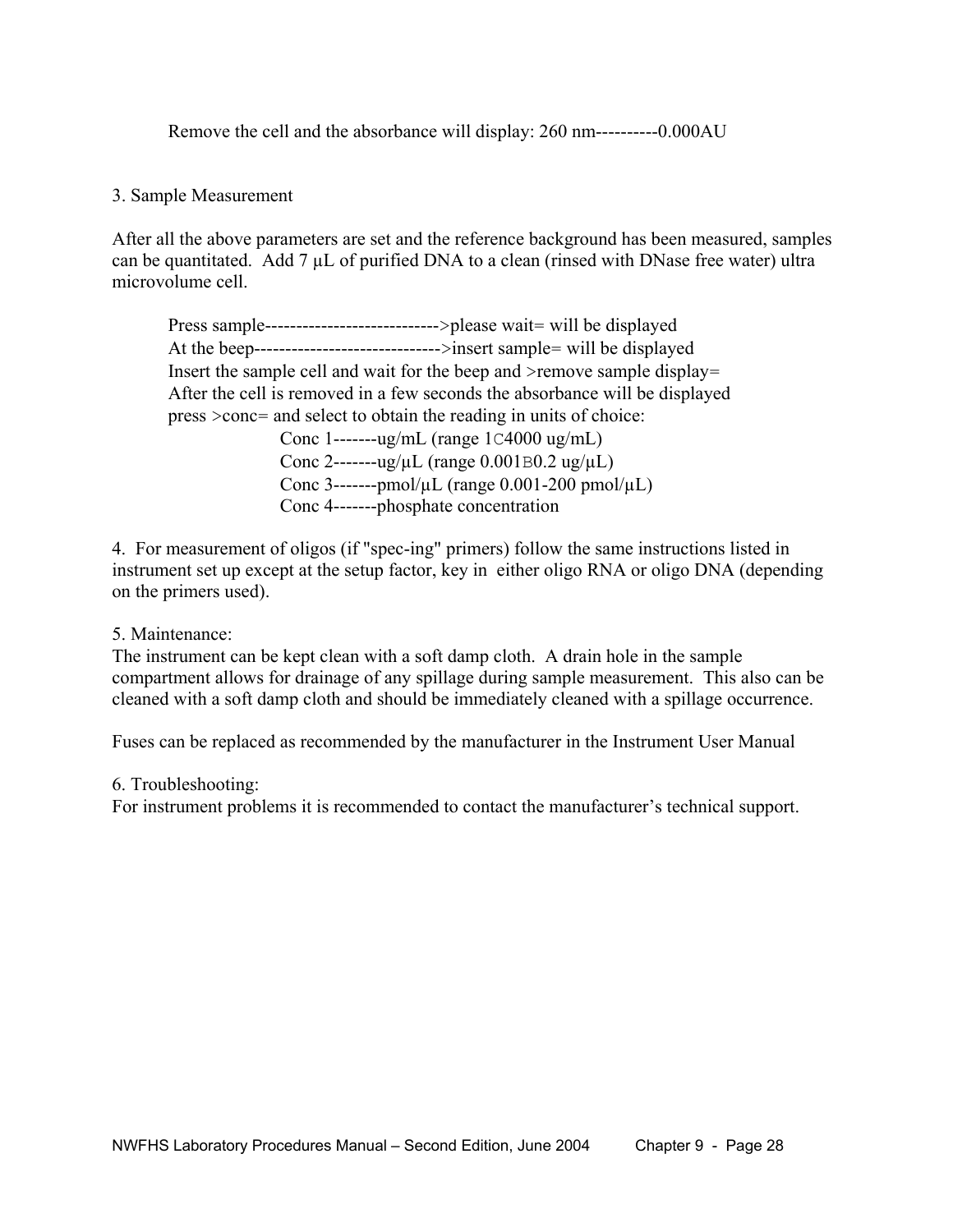# **IV. Corroborative Testing for Ceratomyxa shasta by PCR**<sup>1</sup>

# **A. INTRODUCTION**

Review of the known geographical range of *Ceratomyxa shasta*, susceptible host species, epizootiology, clinical signs of disease, and diagnostic procedures can be found in Fish Disease Leaflet 80 (Bartholomew 1989) and in the American Fisheries Society Bluebook (Hendrickson and Bartholomew 1994).

<sup>1</sup>The PCR Process is covered by Patents owned by Hoffman-LaRoche, Inc.

# **B. SAMPLING METHODS**

**Wet mount and Sample Collection for PCR** *- C. shasta* has an affinity for the lower gastrointestinal tract, however, spores may be found in the pyloric caecae, gall bladder, kidney, liver, spleen, and in ascites of severely infected fish. Samples should be taken from living, moribund, or freshly killed fish. Samples intended for visual examination should be held at low temperatures or on ice until assayed. Freezing (-20°C) intestine samples for the PCR procedure is acceptable and will not affect the extraction of *C. shasta* DNA.

- 1. Expose viscera of fish by making a lateral incision along the length of the abdominal cavity.
- 2. Excise a 1 2 cm long section of the lower intestine using sterile forceps and scalpel.
- 3. Place sample on a suitable sterile surface such as a section of Parafilm® or disposable petri dish.
- 4. For PCR, aseptically section a 25 50 mg sub-sample of intestine (approximately 1 3 mm in length) and place in a sterile 1.5 or 2.0 mL screw cap microtube. Samples from 5 fish may be pooled. The use of a separate blade for each fish or each 5 fish pool is necessary to prevent cross contamination. Inexpensive, non-sterile razor blades (Fisher # 12-640) can be used instead of expensive scalpel blades. Products such as DNA-AWAY can be used to remove DNA if the same blade must be used between samples.
- 5. If processing several fish at once, place remaining sample for wet mount in a sterile tube or bag and hold at low temperature  $(\leq 10^{\circ}C)$  or fix tissue in 10% neutral buffered formalin.
- 6. To prepare wet mount, cut along length of intestine to expose inner wall. Using the scalpel blade, scrape intestinal wall and smear onto a sterile glass slide. Dilute smear with 1 - 2 drops PBS, add coverslip, and examine with phase contrast or bright field microscopy at 400X.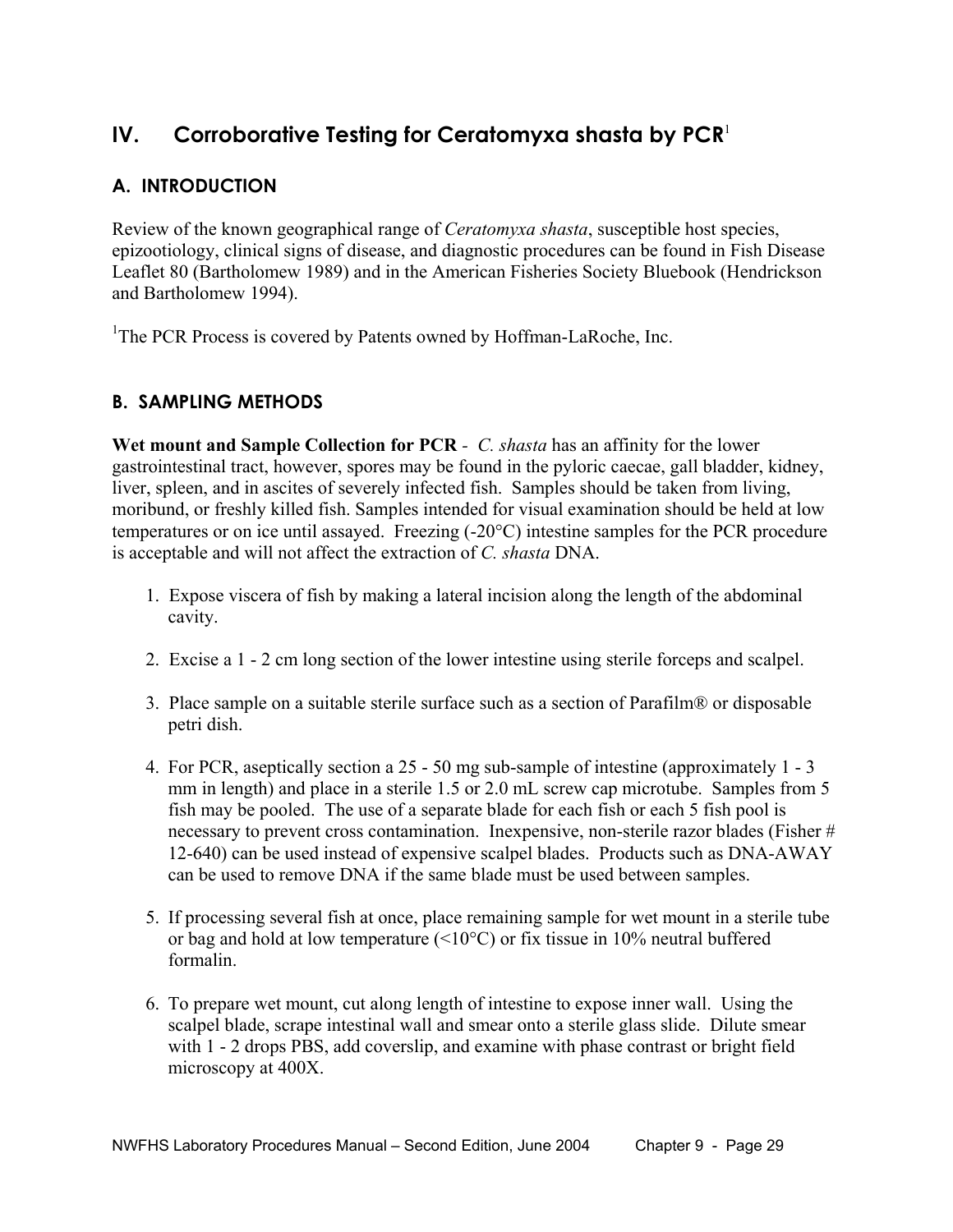**Intestinal Lavage** - A lavage technique (Coley et al. 1983) can be used to sample the posterior intestine for *C. shasta* without sacrificing the fish. This procedure may be desirable when sampling fish that are listed as threatened, endangered, or species of special concern. The diameter of tubing, syringe size, and volume of PBS needed to perform intestinal lavage successfully will need to be determined for each particular size class of fish. The technique of Coley et al. (1983) was developed for adult salmon. A separate lavage apparatus (syringe and tubing) would be necessary for each fish or sample site to prevent cross contamination. The sample taken with lavage is examined in a wet mount as above. Lavage samples may also be suitable for the PCR although this has not been tested.

# **C. PRESUMPTIVE DIAGNOSIS**

Presumptive diagnosis of *C. shasta* is accomplished by examining wet mounts of tissue scrapings and or fluids collected from the posterior intestine of suspect fish. Wet mounts are examined using a systematic search pattern with phase contrast or bright field microscopy at 400X magnification. Presumptive diagnosis requires the observation of multicellular myxosporean spores consistent with the size and shape of *C. shasta*.

# **D. CORROBORATIVE DIAGNOSIS AND DETECTION OF SUBCLINICAL** *C. shasta* **INFECTIONS USING POLYMERASE CHAIN REACTION ASSAY**

Amplification of *C. shasta* DNA by means of the polymerase chain reaction (PCR) were developed by Bartholomew et al. (1997a and 1997b), Oregon State University (OSU), Corvallis, Oregon.

# **1. PREPARATION OF EXTRACTION BUFFER**

| <u><b>IQUIC I - REUGEIIIS IUI DIVA EXIIUCIIUII DUIIEI.</b></u> |                      |                                  |  |
|----------------------------------------------------------------|----------------------|----------------------------------|--|
| <b>Stock Reagent</b>                                           | Final Concentration* | Recipe for $100 \text{ mL (mL)}$ |  |
| NaCl, 5M                                                       | $100 \text{ mM}$     | 2.0                              |  |
| Tris-HCl pH $7.8$ , 1M                                         | $10 \text{ mM}$      | 1.0                              |  |
| EDTA, $pH$ 8, 0.5M                                             | $25 \text{ mM}$      | 5.0                              |  |
| SDS, 10%                                                       | $1.0\%$              | 10.0                             |  |
| $H_2O$ , tissue culture grade                                  |                      | 82.0                             |  |
|                                                                |                      |                                  |  |

# **Table 1 - Reagents for DNA extraction buffer.**

\*NOTE: The buffer recipe is based on molar concentration which is dependent on the concentrations of the stock solution purchased. To calculate the quantities needed, follow the formula  $C_1V_1=C_2V_2$  solving for  $V_1=C_2V_2/C_1$  as given in the examples below: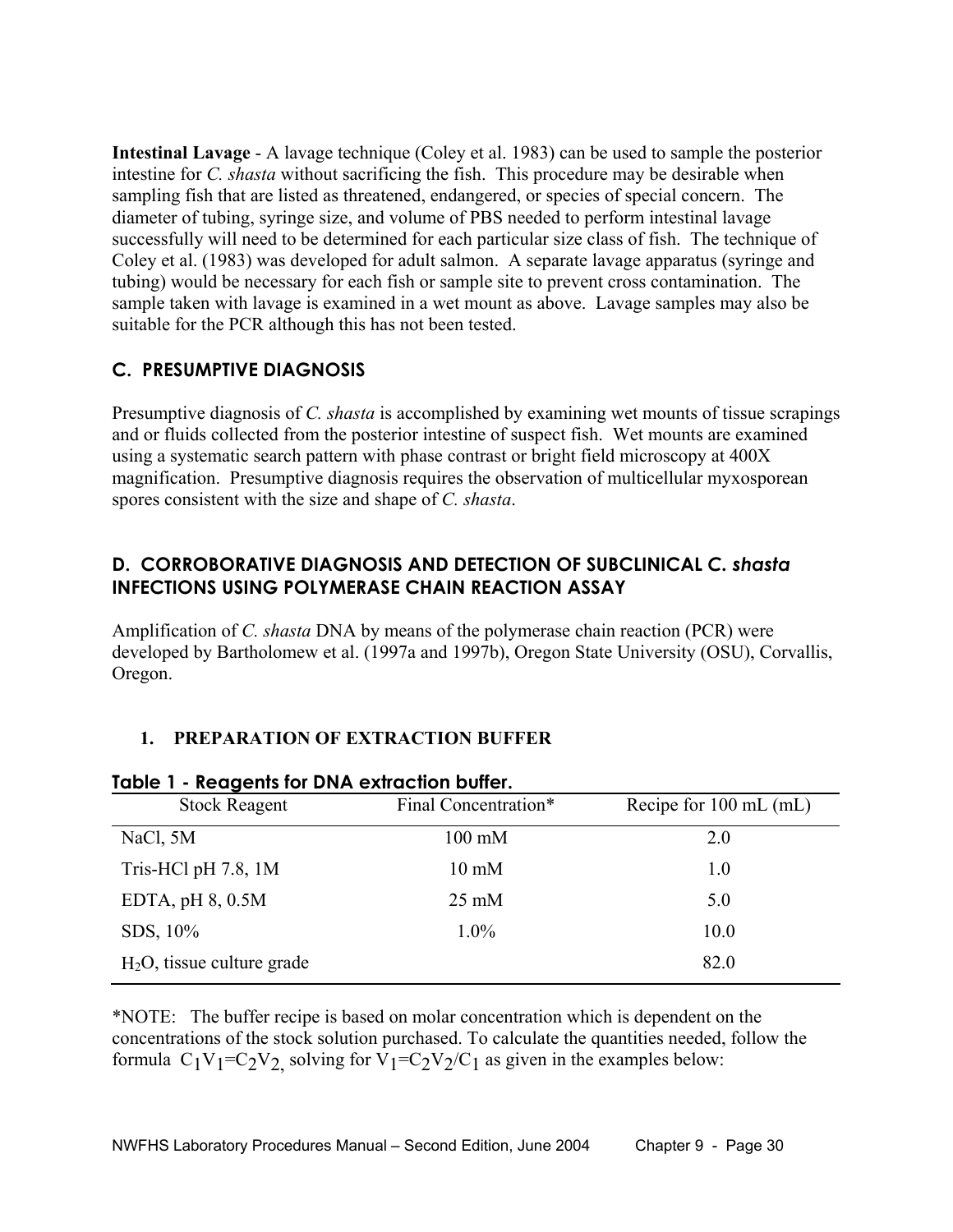| <b>Stock Reagents</b> | <b>Catalog Number</b> | Volume for 100 mL         | <b>Molar calculation</b>                                           |
|-----------------------|-----------------------|---------------------------|--------------------------------------------------------------------|
| NaCl 5M               | Sigma: $S5150$        | $2.0$ mL                  | $(100 \text{m}) (100 \text{ mL}) / 5000 \text{m} = 2.0 \text{ mL}$ |
| Tris-HCl pH 7.8 1M    | Sigma: $T2913$        | $1.0$ mL                  | $(10mM) (100 mL) / 1000mM = 1.0 mL$                                |
| EDTA pH $8.0$ 0.5M    | Sigma: E7889          | $5.0$ mL                  | $(25mM) (100 mL) / 500mM = 5.0 mL$                                 |
| SDS 10X               | Gibco: 15553-035      | $10.0$ mL<br>as $w/d-H2O$ | $(0.01)$ (100 mL) / 0.10 = 10 mL                                   |

- a. Prepare DNA Extraction buffer using sterile disposable pipettes, combine reagents in a sterile container and aliquot to 25 mL volumes. The extraction buffer is stable at room temperature so a working stock can be stored at the bench.
- b. Store extra buffer at -20°C until needed. Stock reagents (molecular biology grade) can be purchased ready to use from commercial suppliers such as Sigma and Life Technologies-Gibco.
- c. **Proteinase K**. This enzyme can be purchased from commercial suppliers such as Boehringer Mannheim (800-262-1640; Cat# 1-373-196) as a solution (14-22 mg/mL) which is stable for  $> 1$  year when stored at 4 $\rm ^{o}C$ .
- d. **RNAse A**. This enzyme can be purchased from commercial suppliers such as 5' 3'  $(800-533-5703; \text{Cat}\# 5-888777)$  at a concentration of 10 mg/mL. The enzyme is available in a 50% glycerol solution that remains liquid at -20°C.

# **2. DNA EXTRACTION**

- a. Collect intestine samples according to methods above. Use all necessary procedures to prevent carry-over and cross contamination.
- b. Add 500 µL of DNA extraction buffer to microtube with sample. Add Proteinase K solution to a final concentration of 200 µg/mL (example: if stock solution is 20 mg/mL, add  $5 \mu L$ ).
- c. Incubate microtubes at 37°C in a horizontal position on a slow platform rocker or with frequent inversion by hand. Digestion of sample will require about 4-5 hours, but overnight incubation does not affect the quality of the DNA and is recommended.
- d. After samples are completely digested, add 5  $\mu$ L of RNAse A (10 mg/mL stock) to each microtube and digest for 1 hour at 37°C with rocking.

**NOTE:** Use care when opening microtubes. Digested sample material may be stuck to the walls and cap of the tube. To minimize the possibility of cross contamination, either by aerosol or contact, centrifuge tubes briefly before opening. Do not touch edge or inside of microtube cap.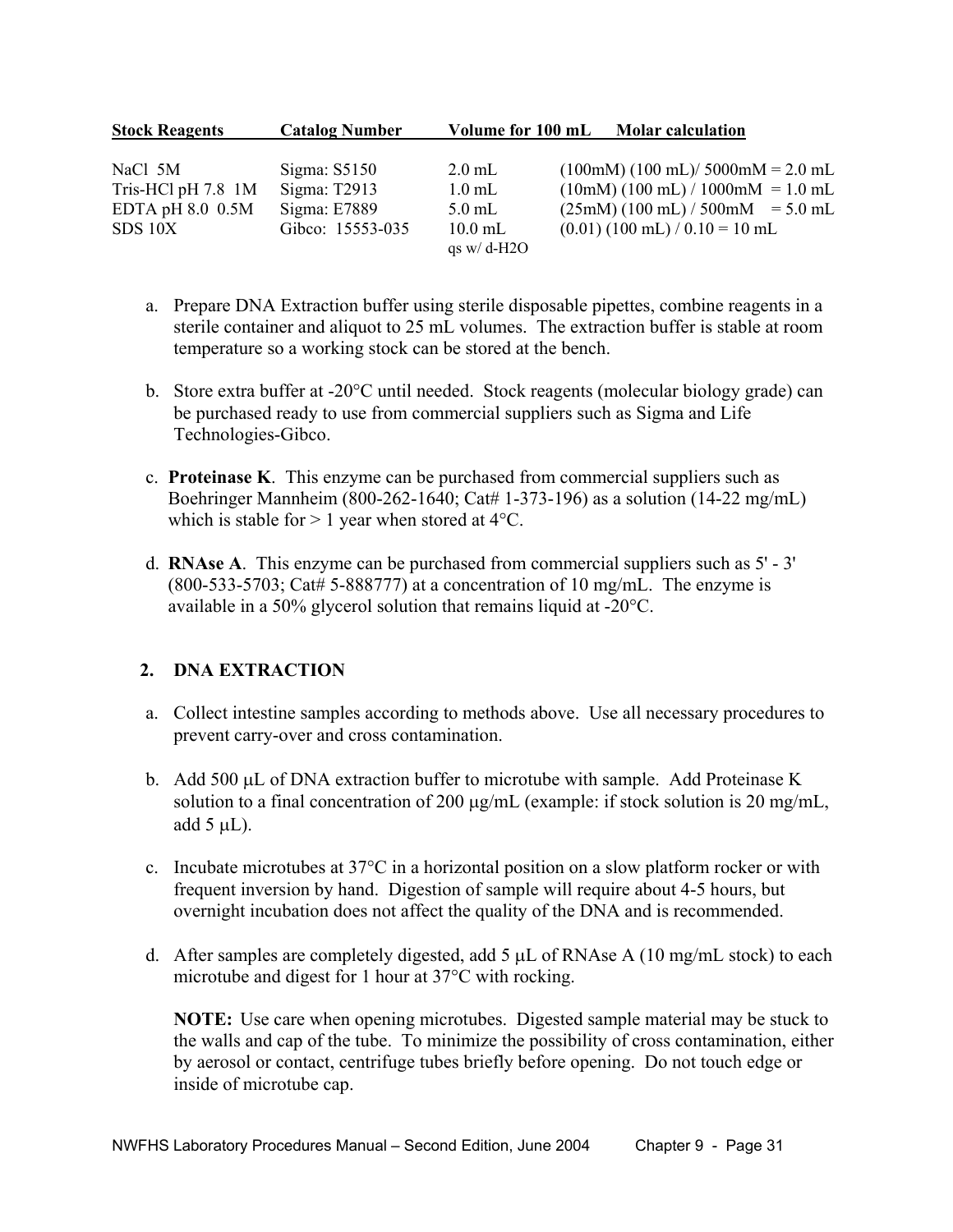- e. Place tubes with digested samples in a floating rack and then place in a water bath at 100°C for 5 minutes.
- f. Remove rack and cool at room temperature. Upon cooling samples are ready for dilution and PCR. Samples at this stage may be stored at -20°C until needed.

## **3. PREPARATION OF MASTER MIX**

- a. Dilute the DNA template (sample) 1:100 with ultrapure sterile water. Less diluted samples are not recommended and will likely produce variable results because the "crude" DNA preparation contains PCR inhibitors. At OSU, very low level infections were still positive by PCR when samples were diluted 1:1000.
- b. Calculate the amount of master mix (MM) required for sample assays (Table 2). Prepare MM without sample in a sterile area separate from any DNA/RNA preparations. Add Taq to MM last. Keep enzymes and reagents on ice during MM preparation.

| Reagent                                     | <b>Stock</b>       | Final               | Vol/reaction |
|---------------------------------------------|--------------------|---------------------|--------------|
|                                             | concentration      | concentration       | $(\mu L)$    |
| Sterile $d-H2O$                             |                    |                     | 12.8         |
| 10X PCR buffer (supplied with Taq)          | 10X                | 1X                  | 2.0          |
| $MgCl2$ , 25mM (supplied with Taq)          | $25 \text{ mM}$    | $2.0 \text{ mM}$    | 1.6          |
| $dNTPs$ (Sigma D7295, diluted 1:5)          | $2.0 \text{ mM}$   | $0.2 \text{ mM}$    | 2.0          |
| CS1 primer                                  | $50$ pmol/ $\mu$ L | $0.5$ pmol/ $\mu$ L | 0.2          |
| CS3 primer                                  | $50$ pmol/ $\mu$ L | $0.5$ pmol/ $\mu$ L | 0.2          |
| Taq polymerase (Perkin Elmer N808-<br>0161) | 5 units/ $\mu$ L   | 1 unit/reaction     | 0.2          |
| DNA template (sample diluted 1:100)         |                    |                     | 1.0          |
| Total                                       |                    |                     | 20.0         |

### **Table 2. Reagents for PCR Master Mix for 20** µ**L reactions (19** µ**L MM + 1** µ**L sample).**

#### **4. ADDING TEMPLATE DNA**

a. In an area separate from MM preparation, assemble 20  $\mu$ L reactions, 19  $\mu$ L MM + 1 $\mu$ L diluted template DNA. Keep reactions on ice during assembly.

Note: Relatively large volumes of MM (5.0 mL = 250 reactions), without Taq or sample,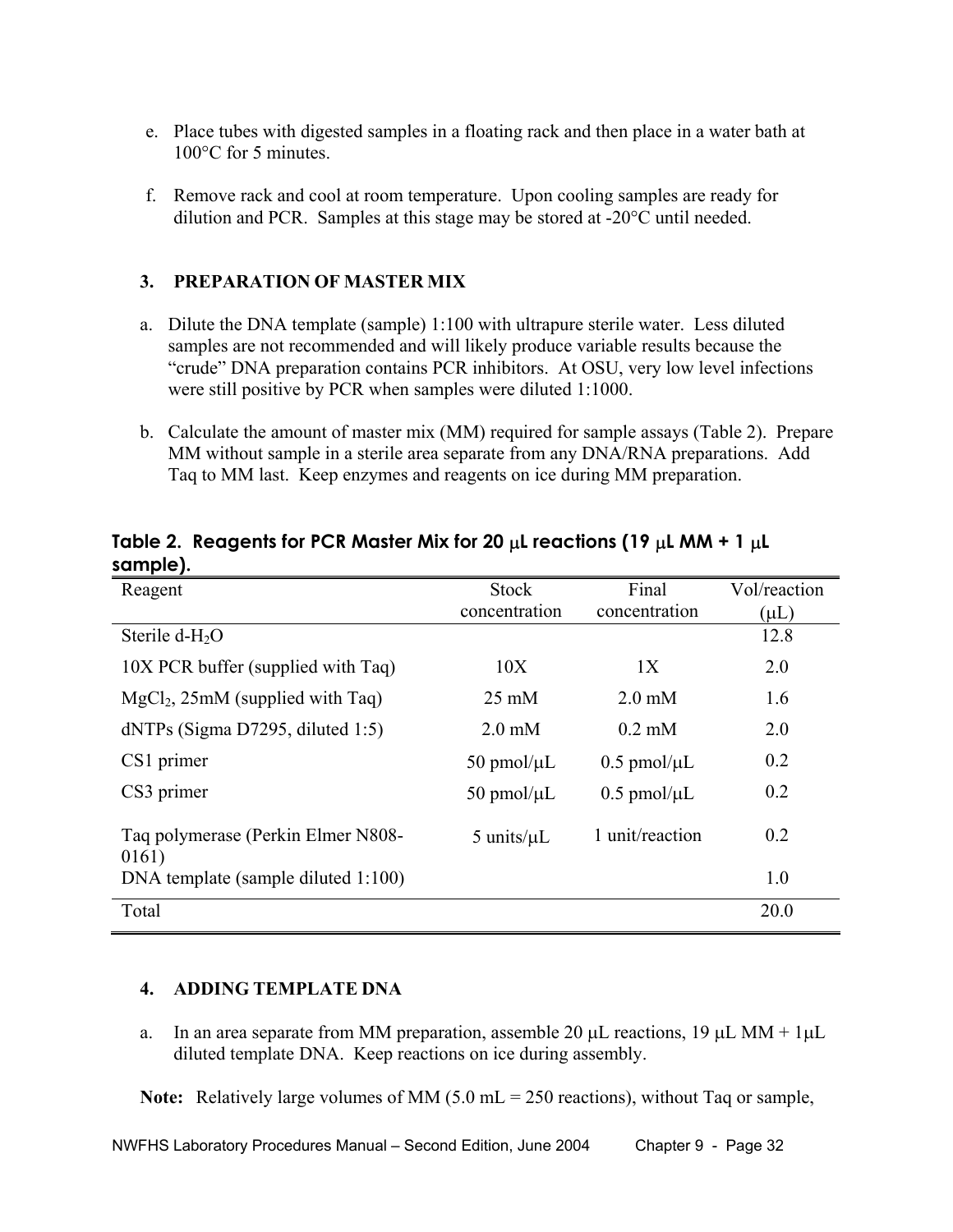can be made-up in advance, aliquoted to convenient volumes (500  $\mu$ L = 25 reactions), and stored frozen (-20 $^{\circ}$ C) until needed. For each reaction combine 18.7 µL MM + 0.2  $\mu$ L Taq + 1  $\mu$ L sample following steps 1 - 3 above. Repeated freeze/thaw of MM is not recommended, but 1-2 times is acceptable.

 b. Overlay samples with approximately 25 µL (1 drop) sterile mineral oil. The use of mineral oil to prevent condensation is critical, even with heated lid Thermocycler, because of the small reaction volume.

#### **5. AMPLIFICATION**

a. Load thermocycler and run the following program:

| $95^{\circ}$ C                                     | $3 \text{ min}$                                          | initial denaturation                         |           |
|----------------------------------------------------|----------------------------------------------------------|----------------------------------------------|-----------|
| $94^{\circ}$ C<br>$58^{\circ}$ C<br>$72^{\circ}$ C | $60 \text{ sec}$<br>$30 \text{ sec}$<br>$60 \text{ sec}$ | denature<br>annealing<br>extension           | 35 cycles |
| $72^{\circ}$ C<br>$4^{\circ}C$                     | $10 \text{ min}$                                         | final extension<br>hold PCR products chilled |           |

# **6. ANALYSIS OF PCR PRODUCT**

 a. Prepare a 1% agarose gel solution and cool to casting temperature. Just before casting, add 1 µL ethidium bromide (EtBr, 10 µg/mL stock) for each 10 mL of agarose gel solution.

(Note: staining gels with EtBr solution after electrophoresis is also acceptable).

- b. Remove tubes from thermocycler and add  $2 \mu L$  gel loading solution (Sigma, G-7654) to each reaction. Centrifuge tubes briefly allowing gel loading solution to migrate below the oil overlay.
- c. Prepare 100 bp DNA ladder.
- d. Load gel with 10  $\mu$ L of each product and run electrophoresis at 70 100 V until products and DNA ladder have sufficient separation.
- e. Visualize DNA with UV light. *C. shasta* positive samples will have DNA amplicons of 638 bp from the CS1-CS3 primer set (Table 3).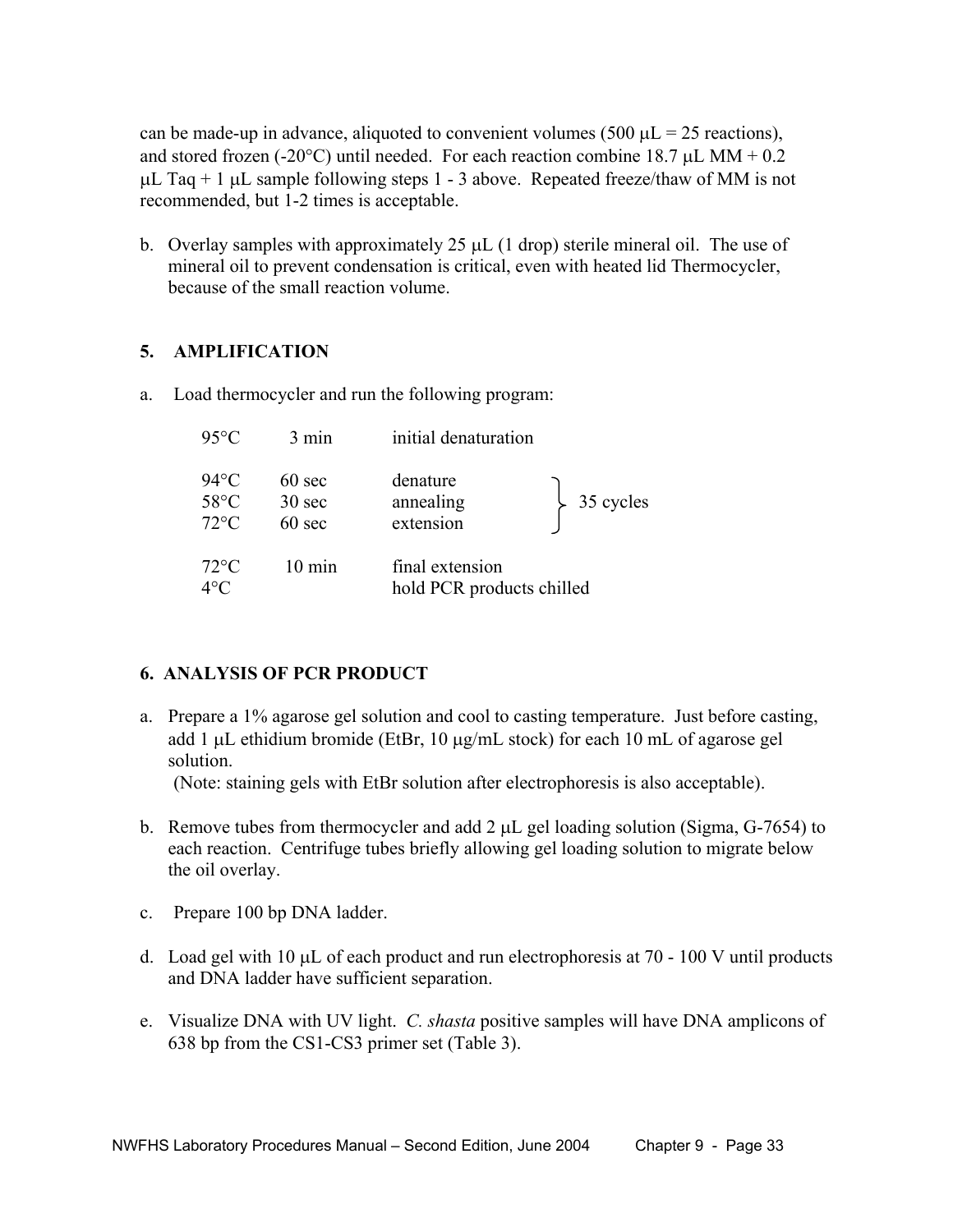| Primer          | Sequence $(5' - 3')$         | Amplicon size<br>with<br>(reverse primer) |
|-----------------|------------------------------|-------------------------------------------|
| CS <sub>1</sub> | GGGCCTTAAAACCCAGTAG          | $(CS3)$ 638 bp                            |
| CS <sub>3</sub> | <b>CCGTTTCAGGTTAGTTACTTG</b> |                                           |
|                 |                              |                                           |

# **Table 3. Primers used in the** *C. shasta* **PCR assay.**